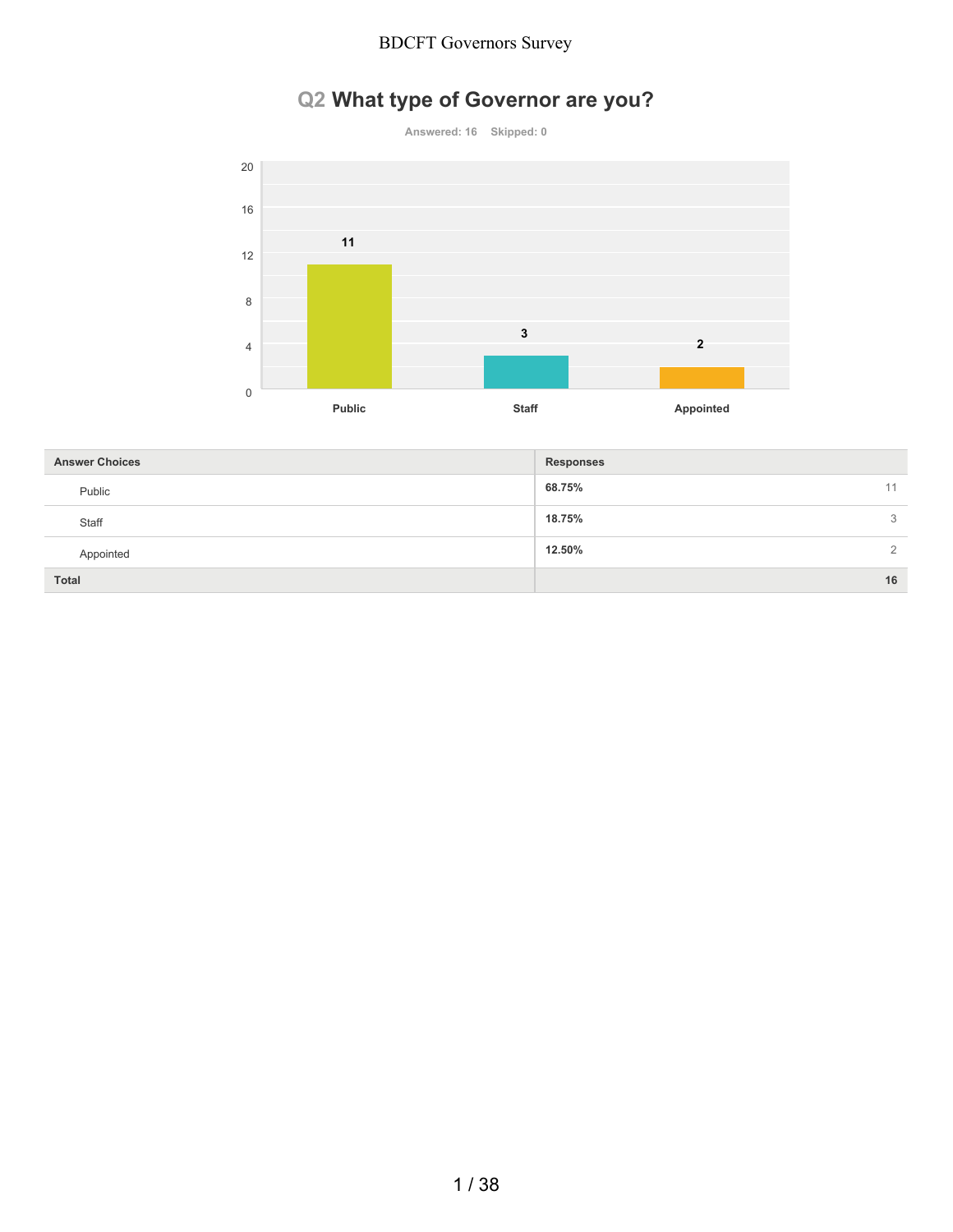### **Q3 Please tell us about your induction, training and development needs**



|                                                                               | <b>Strongly</b><br><b>Disagree</b> | <b>Disagree</b> | Neither Agree nor<br><b>Disagree</b> | Agree    | <b>Strongly</b><br>Agree | <b>Total</b> |
|-------------------------------------------------------------------------------|------------------------------------|-----------------|--------------------------------------|----------|--------------------------|--------------|
| My induction gave me a good basic understanding                               | $0.00\%$                           | $0.00\%$        | 6.25%                                | 75.00%   | 18.75%                   |              |
|                                                                               | $\Omega$                           | $\Omega$        |                                      | 12       | 3                        | 16           |
| <b>Blank</b>                                                                  | $0.00\%$                           | $0.00\%$        | $0.00\%$                             | $0.00\%$ | $0.00\%$                 |              |
|                                                                               | $\Omega$                           | $\Omega$        | $\bigcap$                            | $\Omega$ | $\Omega$                 | $\mathbf{0}$ |
| The GovernWell training day was useful                                        | $0.00\%$                           | 0.00%           | 12.50%                               | 68.75%   | 18.75%                   |              |
|                                                                               | $\Omega$                           | $\Omega$        | $\overline{2}$                       | 11       | 3                        | 16           |
| Other Governors have shared what they have learned from national or           | 12.50%                             | $0.00\%$        | 25.00%                               | 56.25%   | 6.25%                    |              |
| regional training events                                                      | 2                                  | $\Omega$        | 4                                    | 9        |                          | 16           |
| The bite-size training sessions arranged by the Trust are a useful part of my | $0.00\%$                           | $0.00\%$        | 6.67%                                | 66.67%   | 26.67%                   |              |
| training and development                                                      | $\Omega$                           | $\Omega$        |                                      | 10       | 4                        | 15           |
| The presentations about the work of the Board Committees are a useful part    | $0.00\%$                           | $0.00\%$        | 0.00%                                | 73.33%   | 26.67%                   |              |
| of my training and development                                                | $\Omega$                           | $\Omega$        | $\Omega$                             | 11       | $\overline{4}$           | 15           |
| I understand the Trust's vision and ambitions                                 | $0.00\%$                           | $0.00\%$        | $0.00\%$                             | 62.50%   | 37.50%                   |              |
|                                                                               | $\Omega$                           | $\Omega$        | $\Omega$                             | 10       | 6                        | 16           |
| I need more training on the role of a Governor                                | $0.00\%$                           | 33.33%          | 40.00%                               | 13.33%   | 13.33%                   |              |
|                                                                               | $\Omega$                           | 5               | 6                                    | 2        | 2                        | 15           |
| <b>Blank</b>                                                                  | $0.00\%$                           | $0.00\%$        | 0.00%                                | $0.00\%$ | $0.00\%$                 |              |
|                                                                               | $\Omega$                           | $\mathbf{0}$    | $\Omega$                             | $\Omega$ | $\Omega$                 | $\mathbf 0$  |

| # | Please let us know about any additional training or development you need to help you fulfill your statutory<br>duties: | Date              |
|---|------------------------------------------------------------------------------------------------------------------------|-------------------|
|   | financial forecast & budgets                                                                                           | 5/27/2016 7:55 PM |
|   | as a senior manager within the organisation the training and other development sessins were not required by myself     | 5/27/2016 1:32 PM |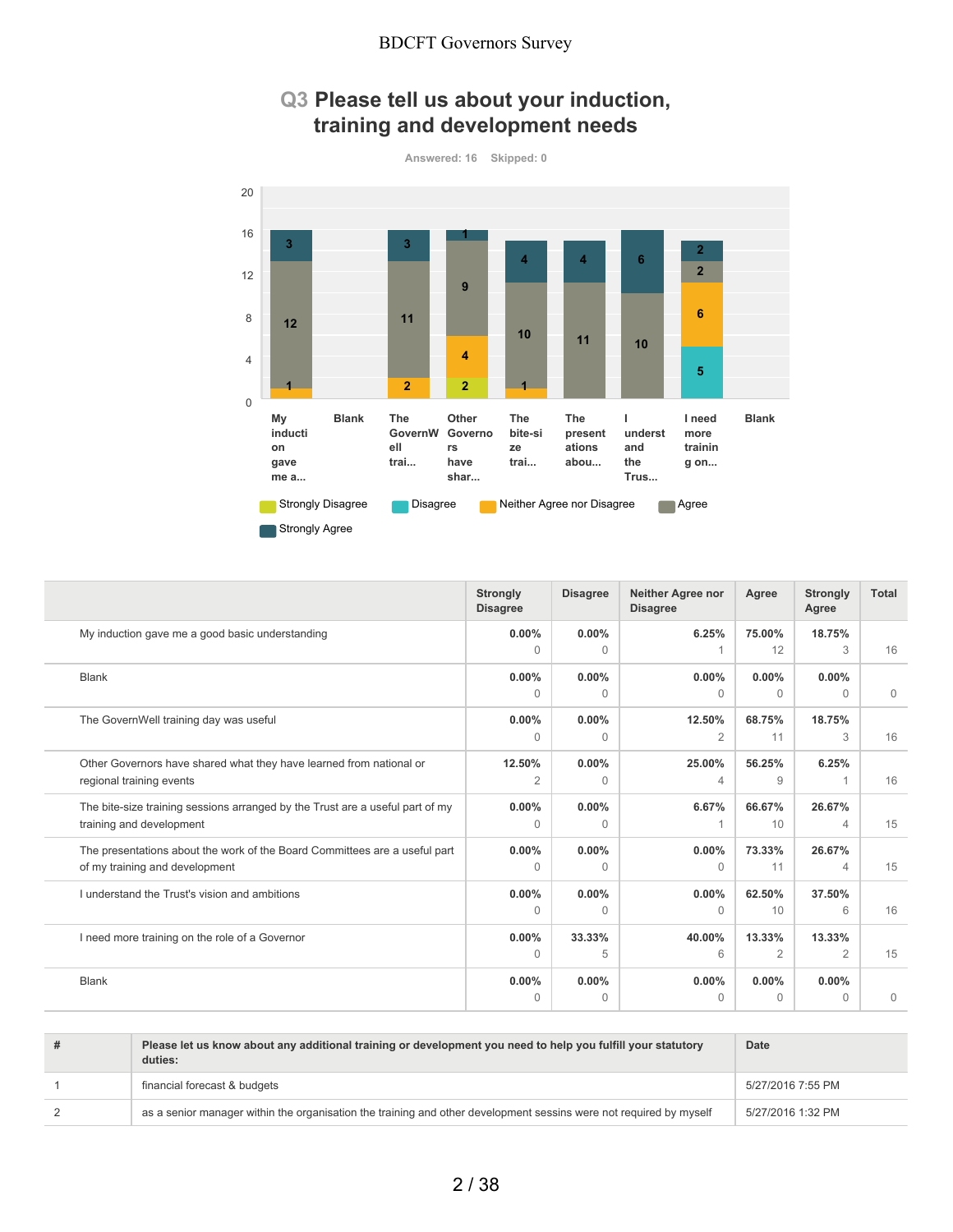| A greater understanding about some of the more operational delivery would be useful, as in what certain functions do<br>(such as CAMHS etc. | 5/27/2016 11:03 AM |
|---------------------------------------------------------------------------------------------------------------------------------------------|--------------------|
| I agree with this statement as continual training is essential to personal and professional development.                                    | 5/12/2016 2:55 PM  |
| Need a bit more on all issues and these can be identified as things arise                                                                   | 5/11/2016 1:12 PM  |
| I feel the Trust has put in robust approaches to training and development.                                                                  | 5/10/2016 3:52 PM  |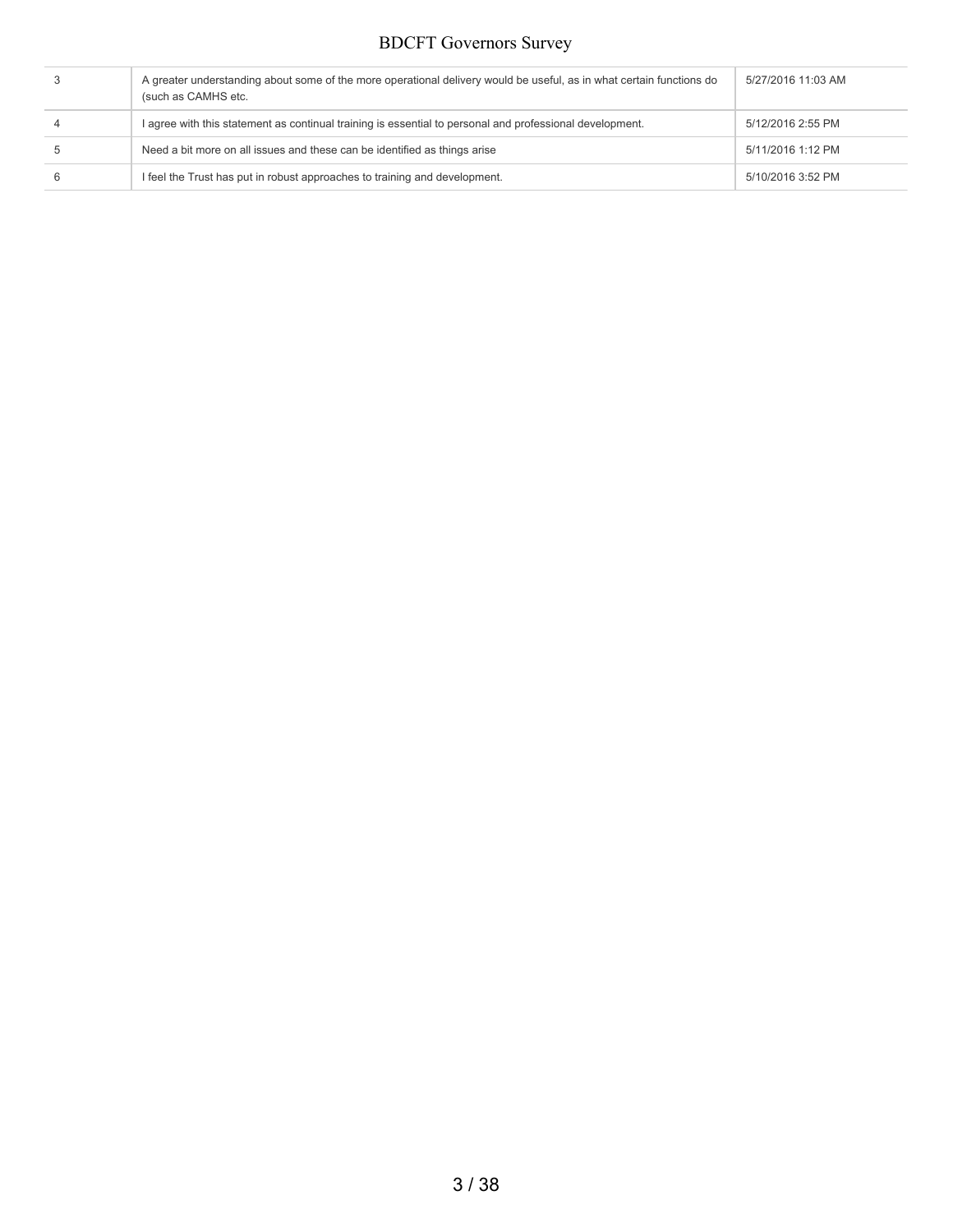## **Q4 Do you know and understand the following roles?**

**Answered: 16 Skipped: 0**



|                                 | <b>Yes</b> | No           | Not fully            | <b>Total</b> | <b>Weighted Average</b> |
|---------------------------------|------------|--------------|----------------------|--------------|-------------------------|
| Role of a Governor              | 100.00%    | $0.00\%$     | $0.00\%$             |              |                         |
|                                 | 16         | $\mathbf{0}$ | $\Omega$             | 16           | 0.00                    |
| Role of Executive Directors     | 81.25%     | 6.25%        | 12.50%               |              |                         |
|                                 | 13         |              | $\Omega$<br><u>_</u> | 16           | 0.00                    |
| Role of Non-Executive Directors | 81.25%     | 6.25%        | 12.50%               |              |                         |
|                                 | 13         |              | $\Omega$<br><u>_</u> | 16           | 0.00                    |

| Do you have any other comments?                                                                                      | Date              |
|----------------------------------------------------------------------------------------------------------------------|-------------------|
| The roles are clear and defind                                                                                       | 5/27/2016 7:55 PM |
| No                                                                                                                   | 5/12/2016 2:55 PM |
| We are beginning to become effective in holding NEDS to account. Should be fully effective on this in the next year. | 5/11/2016 1:12 PM |
| The Trust have worked constantly to promote and ensure a good understanding or roles and responsibilities.           | 5/10/2016 3:52 PM |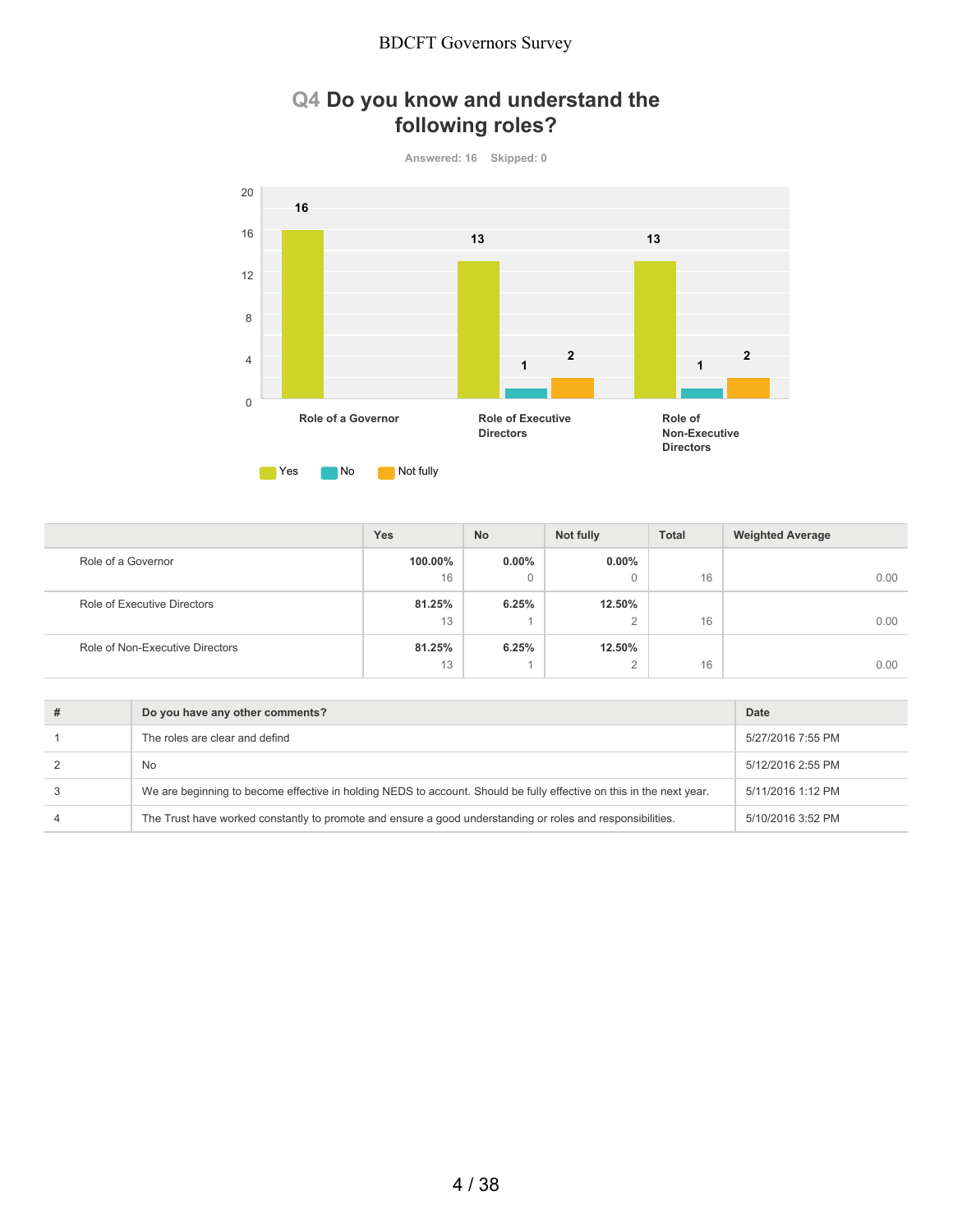### **Q5 Is the Council of Governors representative of the local population in terms of age, ethnicity gender and disability status?**

**Answered: 16 Skipped: 0 Yes No Not fully Don't know** 0 2 4 6 8 10 **3 2 7 4**

**18.75%** 3 **12.50%** 2 **43.75%** 7 **25.00%** 4 **Total 16 Answer Choices Responses** Yes No Not fully Don't know

| #             | <b>Comments</b>                                                                                                                                                                                                                                                                                                                                              | Date               |
|---------------|--------------------------------------------------------------------------------------------------------------------------------------------------------------------------------------------------------------------------------------------------------------------------------------------------------------------------------------------------------------|--------------------|
|               | There does not seam to be any govenor with a physical disability                                                                                                                                                                                                                                                                                             | 5/27/2016 7:57 PM  |
| $\mathcal{P}$ | It seems at a first glance, but unless i know the age, ethnicity, gender and disability statistics of the population, which i<br>dont, how would i know? Surely the Trust should have this analysis? Also, given that most of the governors are elected<br>by members I'm not sure to what extent it can be mirrored, but is based on who is elected surely? | 5/27/2016 11:08 AM |
| 3             | am not sure whether the public governors are representative in their areas.                                                                                                                                                                                                                                                                                  | 5/16/2016 12:05 PM |
|               | Would like to see some young people from diverse communities on the board of governors.                                                                                                                                                                                                                                                                      | 5/12/2016 2:59 PM  |
| 5             | I may not be aware of governors with disabilities but suspect that the number is not representative of the local<br>population. Few younger governors.                                                                                                                                                                                                       | 5/11/2016 2:22 PM  |
| 6             | Possibly more younger governors would be ideal, However we can only take membership of the council of Governors<br>from those who put their names forward and are subsequently elected.                                                                                                                                                                      | 5/11/2016 1:14 PM  |
|               | Under represented Pakistani community                                                                                                                                                                                                                                                                                                                        | 5/10/2016 8:27 PM  |
|               | am not sure, the Council of Governors appears diverse but it is difficult to assess against the local population without<br>comparative data etc. The Trust is clear on the importance of representation.                                                                                                                                                    | 5/10/2016 3:54 PM  |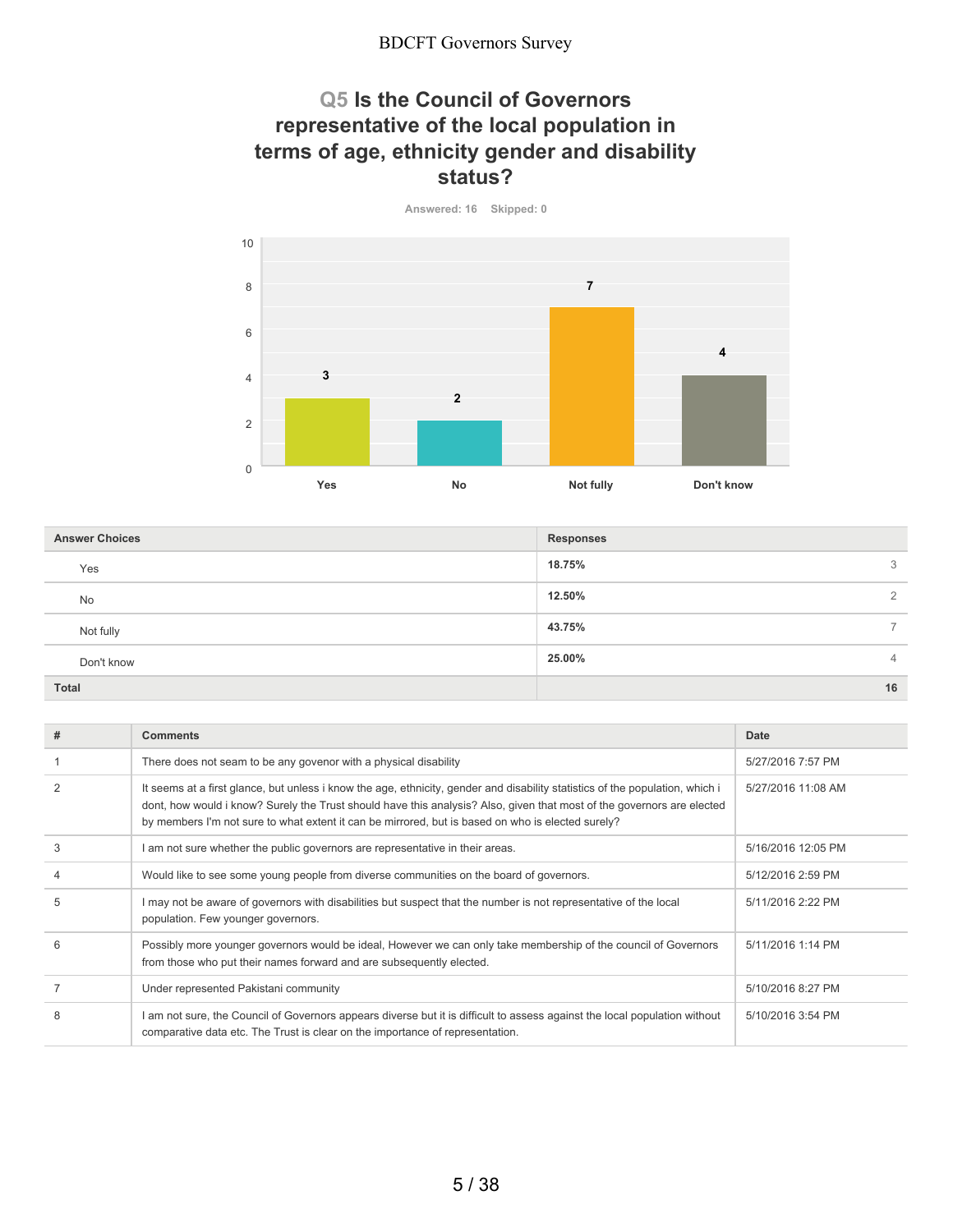## **Q6 Do we make good use of the skills, experience and knowledge of individual Governors?**



| <b>Answer Choices</b>                        | <b>Responses</b> |    |
|----------------------------------------------|------------------|----|
| Yes                                          | 43.75%           |    |
| No (please provide reasons in the box below) | 18.75%           | 3  |
| Don't know                                   | 37.50%           | 6  |
| <b>Total</b>                                 |                  | 16 |

| # | <b>Comments</b>                                                                                                                                                                                                                                             | Date               |
|---|-------------------------------------------------------------------------------------------------------------------------------------------------------------------------------------------------------------------------------------------------------------|--------------------|
|   | Govenors are invited to offer there opinions on a variety of subjects                                                                                                                                                                                       | 5/27/2016 7:57 PM  |
|   | I only put no as I think it is early days for a new governing body and there is on-going learning about how best to use<br>the skills of individual members, but I think good progress has been made and plenty of effort from the Trust teams to<br>do so. | 5/27/2016 11:08 AM |
| 3 | there is not a forum where the skills of governors can be shared with each other                                                                                                                                                                            | 5/19/2016 4:39 PM  |
|   | Hard to answer this on behalf of a whole group of governors, some of whom I am not entirely sure of their skills and<br>knowledge.                                                                                                                          | 5/16/2016 12:05 PM |
| 5 | l do not know enough about the backgrounds or skill sets of individual governors to comment on this                                                                                                                                                         | 5/15/2016 8:15 AM  |
| 6 | This is difficult to say at this stage but I think that so far the Trust appears to be listening to Governors.                                                                                                                                              | 5/12/2016 2:59 PM  |
|   | Could increase that use over time.                                                                                                                                                                                                                          | 5/11/2016 2:22 PM  |
| 8 | It could be enhanced as the approach is often self-selecting                                                                                                                                                                                                | 5/10/2016 3:54 PM  |
|   |                                                                                                                                                                                                                                                             |                    |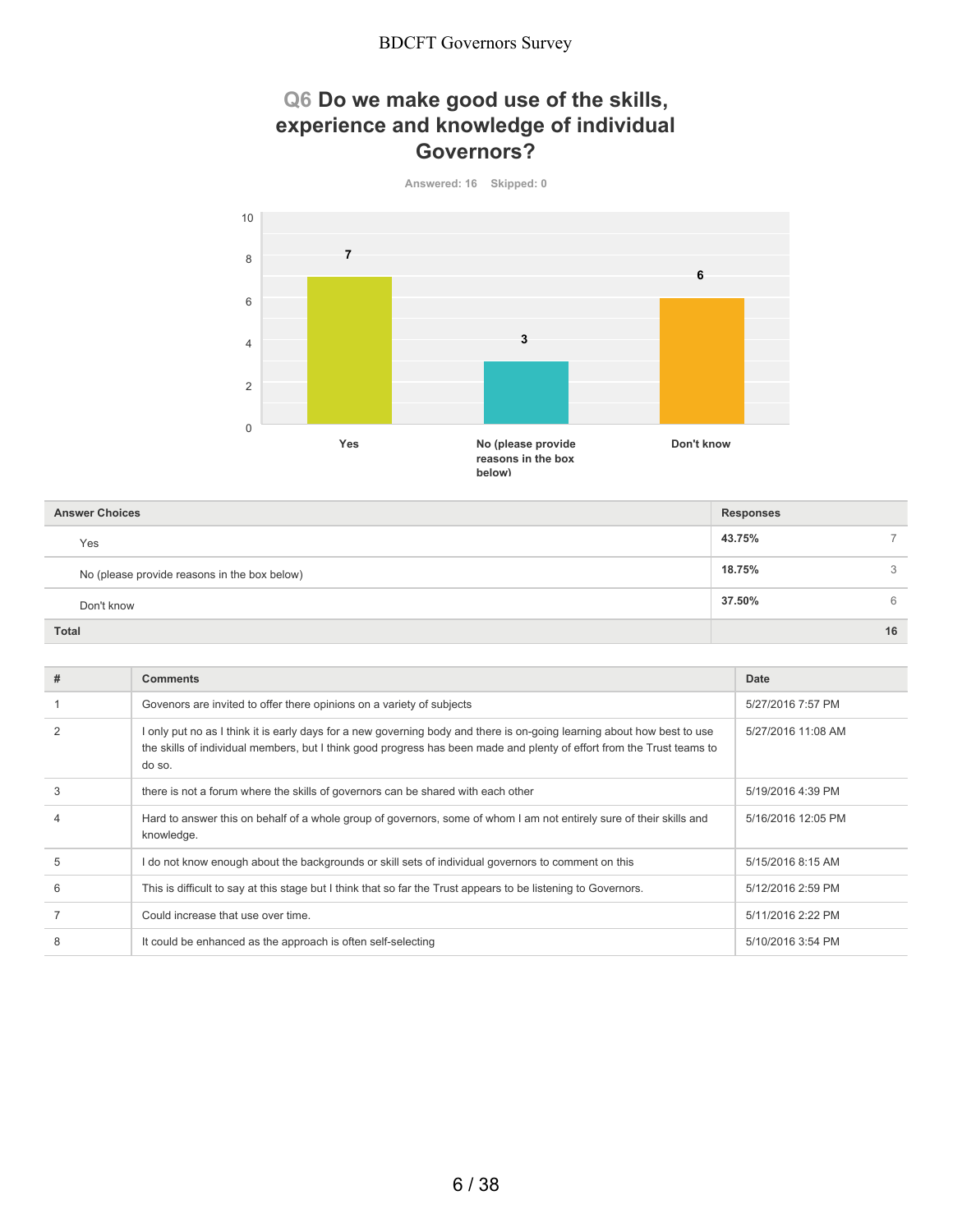### **Q7 What are your thoughts about the size of the Council of Governors? Is it:**





| <b>Answer Choices</b> | <b>Responses</b>     |
|-----------------------|----------------------|
| Too large             | 18.75%<br>3          |
| Too small             | $0.00\%$<br>$\Omega$ |
| About right           | 81.25%<br>13         |
| <b>Total</b>          | 16                   |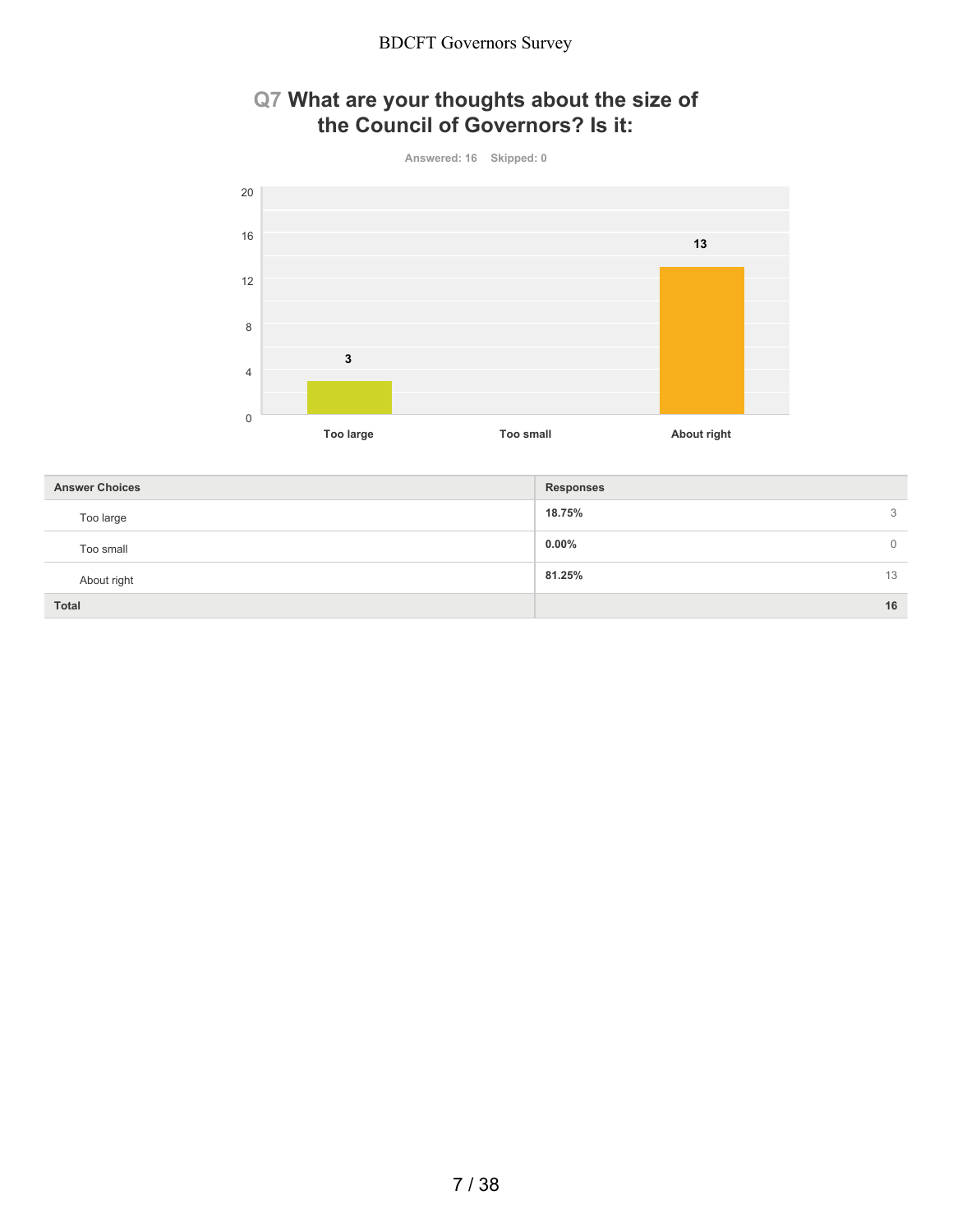### **Q8 Do you think the Council of Governors has contributed to improving the Trust's services?**



|        | Not contributed at<br>all | Limited<br>contribution | Some<br>contribution | Good<br>contribution | <b>Significant</b><br>contribution | Total | Weighted<br>Average |
|--------|---------------------------|-------------------------|----------------------|----------------------|------------------------------------|-------|---------------------|
| (no    | $0.00\%$                  | 25.00%                  | 31.25%               | 37.50%               | 6.25%                              |       |                     |
| label) |                           |                         |                      |                      |                                    | 16    | 3.25                |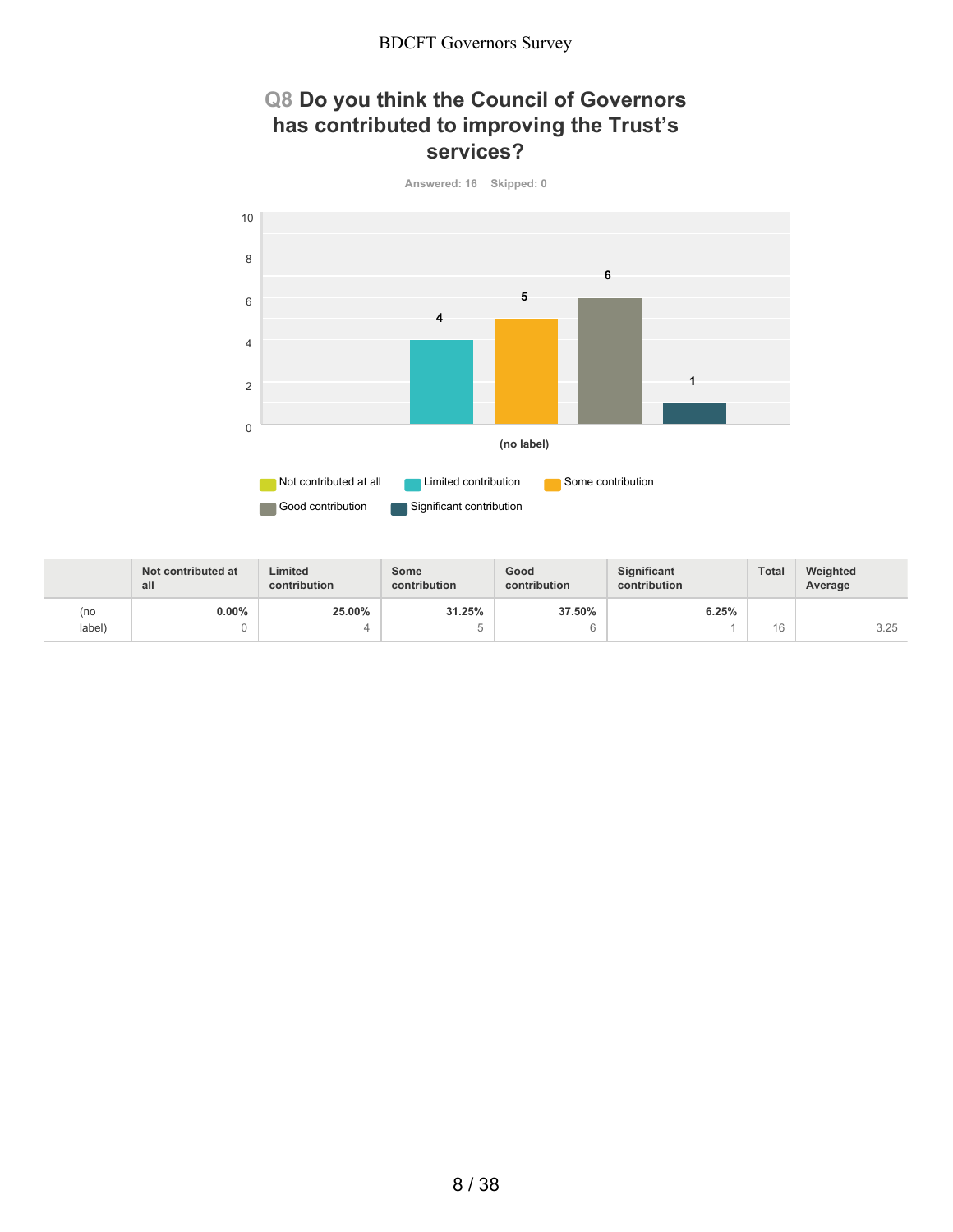### **Q9 Please tell us if you feel you need to develop or improve your relationship with any of the following:**



| <b>Answer Choices</b>         | <b>Responses</b> |                |
|-------------------------------|------------------|----------------|
| <b>Public Governors</b>       | 33.33%           | $\overline{4}$ |
| <b>Staff Governors</b>        | 33.33%           | $\overline{4}$ |
| <b>Appointed Governors</b>    | 41.67%           | 5              |
| Non-Executive Directors       | 50.00%           | 6              |
| Senior Independent Director   | 50.00%           | 6              |
| Chairman                      | 16.67%           | $\overline{2}$ |
| <b>Executive Directors</b>    | 50.00%           | 6              |
| <b>Trust Secretary</b>        | 25.00%           | 3              |
| <b>Deputy Trust Secretary</b> | 8.33%            | 1              |
| <b>Total Respondents: 12</b>  |                  |                |

9 / 38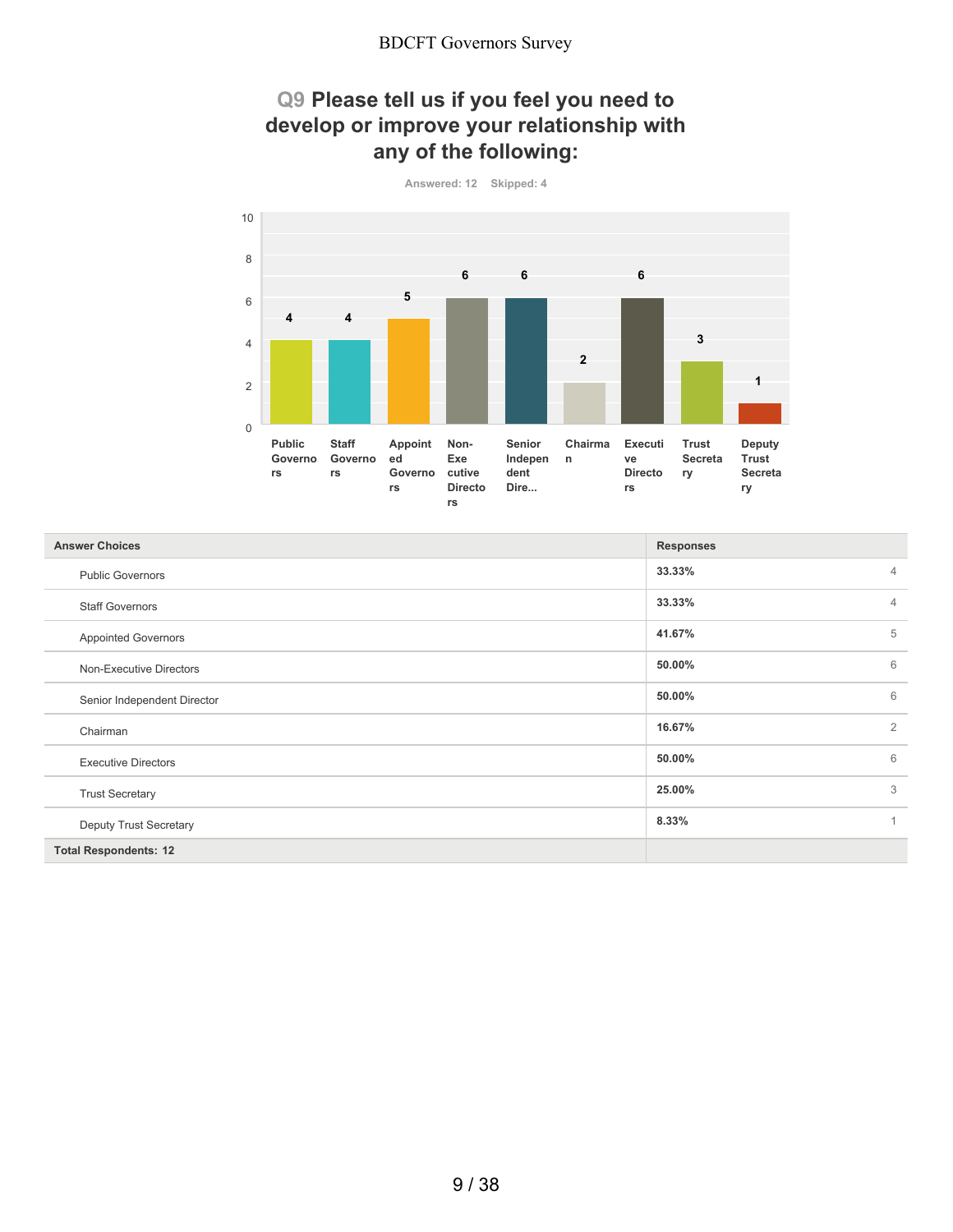## **Q10 Are there any other comments you want to make about relationships?**

**Answered: 9 Skipped: 7**

| # | <b>Responses</b>                                                                                                                                                                                                                                                                      | Date               |
|---|---------------------------------------------------------------------------------------------------------------------------------------------------------------------------------------------------------------------------------------------------------------------------------------|--------------------|
|   | am not fully eqainted with why these roles were appointed and what is there exact purpose.                                                                                                                                                                                            | 5/27/2016 7:59 PM  |
|   | have good relationships with all of the above just need to intoduce myself to the new NED                                                                                                                                                                                             | 5/27/2016 1:34 PM  |
| 3 | Perhaps a skill set group of governors to meet to share ideas/plans the chair and trust secretary are best placed to<br>facilitate Governors skill sharing                                                                                                                            | 5/19/2016 4:42 PM  |
|   | I think development of relationship with everyone is always an ongoing need.                                                                                                                                                                                                          | 5/16/2016 12:05 PM |
| 5 | I do feel that we continue to work in silos. I appreciate that at Council of governors meetings there is an agenda item<br>for governor feedback but feel that there may be additional opportunities for staff and public governors to work<br>together. feels a little "them and us" | 5/15/2016 8:17 AM  |
| 6 | think that I have a good relationship with all.                                                                                                                                                                                                                                       | 5/12/2016 3:00 PM  |
|   | I think the willingness is there to develop inclusive and open relationships but it is early days.                                                                                                                                                                                    | 5/11/2016 2:25 PM  |
| 8 | Some appointed governors are rarely seen. Consequently they become unfamiliar with what is going on and the rest<br>of the Council does not get to know them                                                                                                                          | 5/11/2016 1:16 PM  |
| 9 | Have had limited time to form relationships- especially with NED team- maybe some informal sessions / team building<br>would help?                                                                                                                                                    | 5/10/2016 8:28 PM  |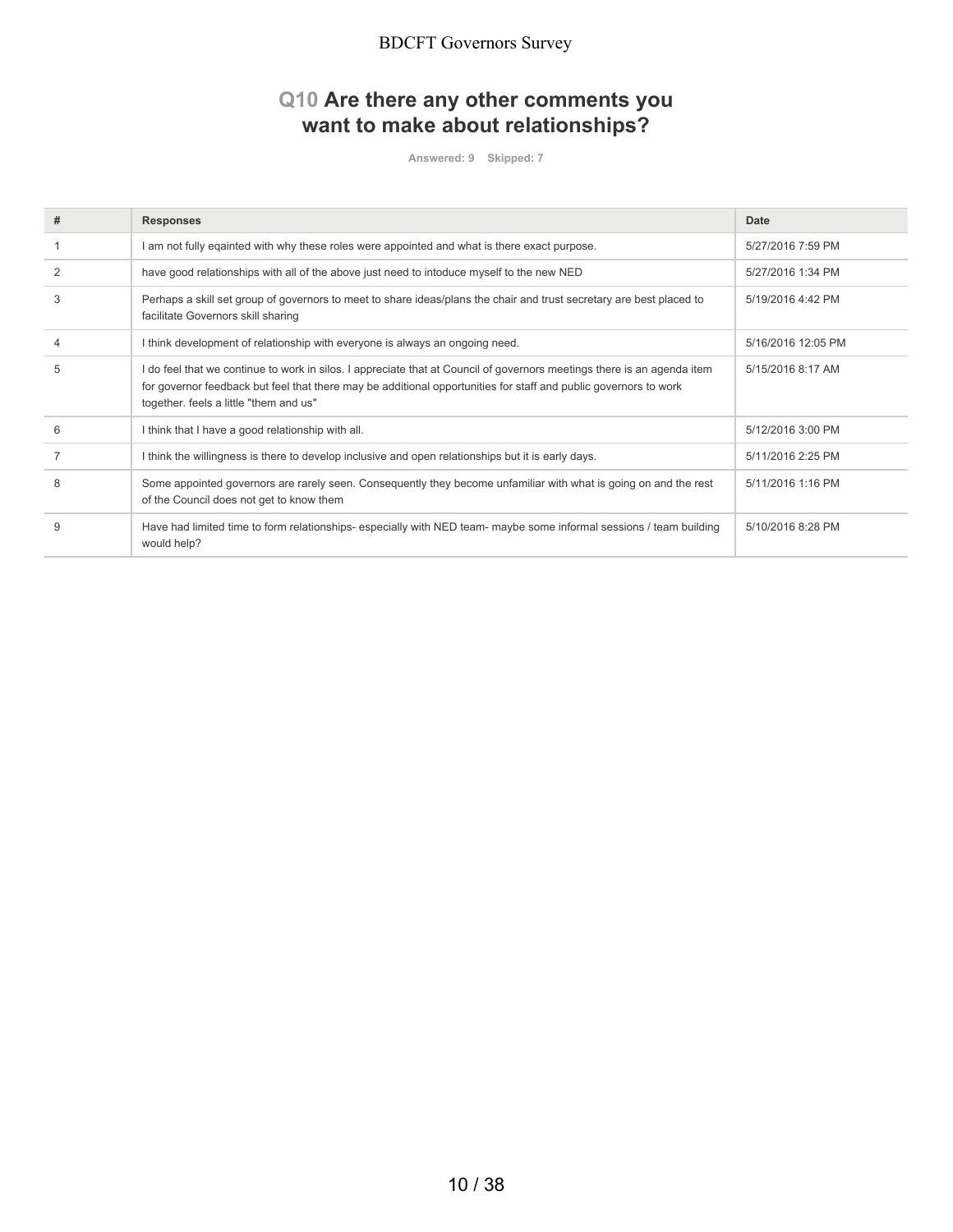### **Q11 Please tell us what activities you have been involved in to engage members and the public**



|                                                                                               | <b>Never</b> | Once or<br><b>Twice</b> | More than<br><b>Twice</b> | Total        |
|-----------------------------------------------------------------------------------------------|--------------|-------------------------|---------------------------|--------------|
| Attending membership events                                                                   | 26.67%       | 60.00%                  | 13.33%                    |              |
|                                                                                               | 4            | 9                       | 2                         | 15           |
| Attending the Annual General Meeting/Annual Members' Meeting                                  | 6.25%        | 62.50%                  | 31.25%                    |              |
|                                                                                               |              | 10                      | 5                         | 16           |
| <b>Blank</b>                                                                                  | $0.00\%$     | $0.00\%$                | $0.00\%$                  |              |
|                                                                                               | $\Omega$     | $\Omega$                | $\Omega$                  | $\mathbf{0}$ |
| Attending local groups or public forums                                                       | 20.00%       | 40.00%                  | 40.00%                    |              |
|                                                                                               | 3            | 6                       | 6                         | 15           |
| <b>Blank</b>                                                                                  | $0.00\%$     | 0.00%                   | $0.00\%$                  |              |
|                                                                                               | $\Omega$     | $\Omega$                | $\Omega$                  | $\mathbf{0}$ |
| Attending staff meetings/events (Staff Governors only)                                        | 12.50%       | 37.50%                  | 50.00%                    |              |
|                                                                                               |              | 3                       | $\overline{4}$            | 8            |
| <b>Blank</b>                                                                                  | $0.00\%$     | $0.00\%$                | $0.00\%$                  |              |
|                                                                                               | 0            | $\Omega$                | $\Omega$                  | $\mathbf 0$  |
| <b>Blank</b>                                                                                  | $0.00\%$     | $0.00\%$                | $0.00\%$                  |              |
|                                                                                               | 0            | $\Omega$                | $\Omega$                  | 0            |
| Meeting regularly with my organisation to feedback regarding my role as a Governor (Appointed | 27.27%       | 54.55%                  | 18.18%                    |              |
| Governors only)                                                                               | 3            | 6                       | $\overline{2}$            | 11           |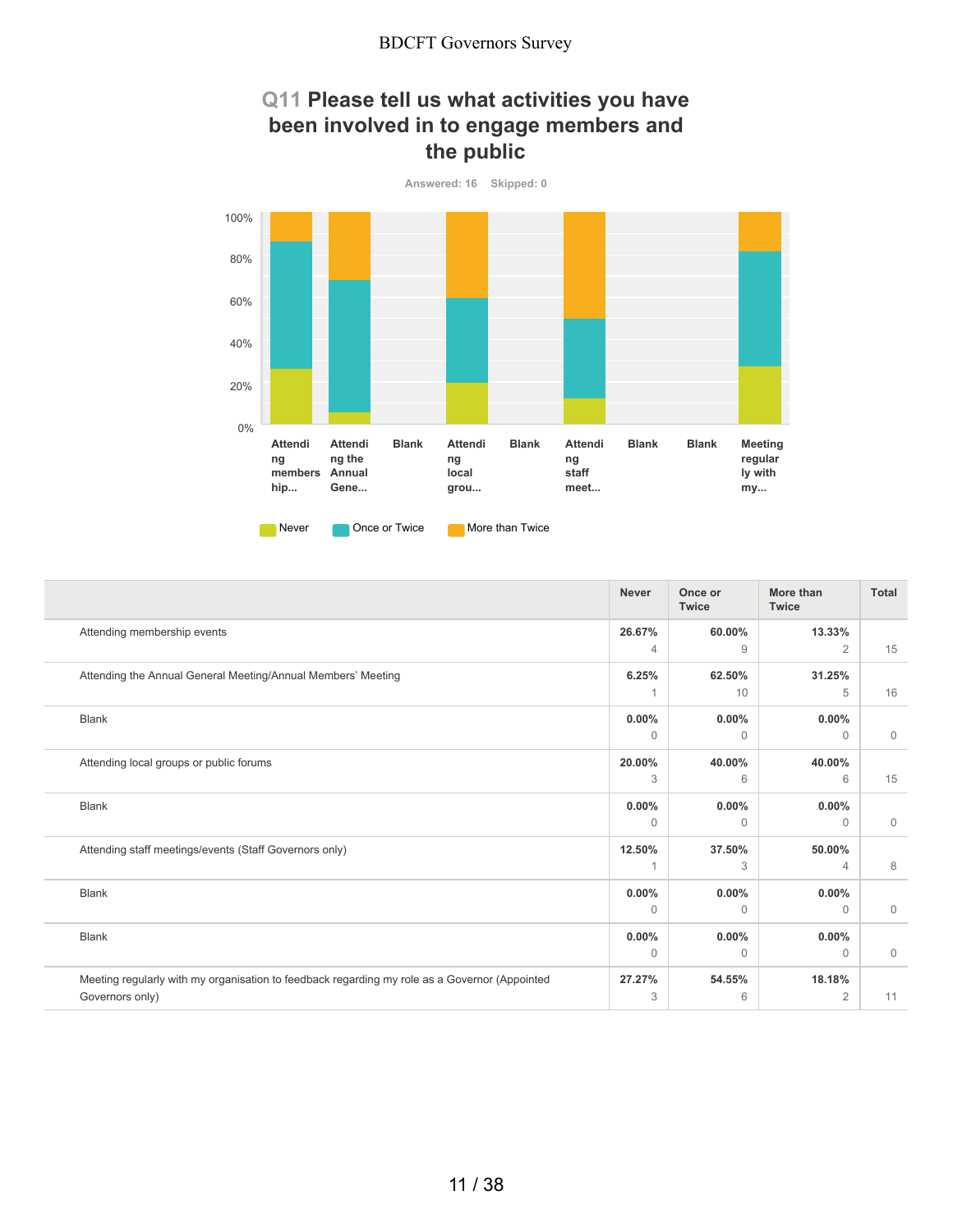## **Q12 Holding Non-Executive Directors to account.**

**Answered: 16 Skipped: 0**



Strongly agree

|                                                                                                           | <b>Strongly</b><br>disagree | <b>Disagree</b>      | Agree                | <b>Neither Agree</b><br>nor Disagree | <b>Strongly</b><br>agree | Total       |
|-----------------------------------------------------------------------------------------------------------|-----------------------------|----------------------|----------------------|--------------------------------------|--------------------------|-------------|
| I've asked Non-Executive Directors about progress of the Trust's priorities,<br>performance and decisions | 6.25%                       | 18.75%<br>3          | 50.00%<br>8          | 25.00%<br>4                          | $0.00\%$<br>$\Omega$     | 16          |
| I've met with Non-Executive Directors to share/discuss issues                                             | 6.25%                       | 37.50%<br>6          | 25.00%<br>4          | 31.25%<br>5                          | $0.00\%$<br>$\Omega$     | 16          |
| <b>Blank</b>                                                                                              | $0.00\%$<br>$\Omega$        | $0.00\%$<br>$\Omega$ | $0.00\%$<br>$\Omega$ | $0.00\%$<br>$\Omega$                 | $0.00\%$<br>$\Omega$     | $\mathbf 0$ |
| <b>Blank</b>                                                                                              | $0.00\%$<br>$\Omega$        | $0.00\%$<br>$\Omega$ | $0.00\%$<br>$\Omega$ | $0.00\%$<br>$\Omega$                 | $0.00\%$<br>$\Omega$     | $\mathbf 0$ |
| <b>Blank</b>                                                                                              | $0.00\%$<br>$\Omega$        | $0.00\%$<br>$\Omega$ | $0.00\%$<br>$\Omega$ | $0.00\%$<br>$\Omega$                 | $0.00\%$<br>$\Omega$     | $\Omega$    |
| <b>Blank</b>                                                                                              | $0.00\%$<br>$\Omega$        | $0.00\%$<br>$\Omega$ | $0.00\%$<br>$\Omega$ | $0.00\%$<br>$\Omega$                 | $0.00\%$<br>$\Omega$     | $\mathbf 0$ |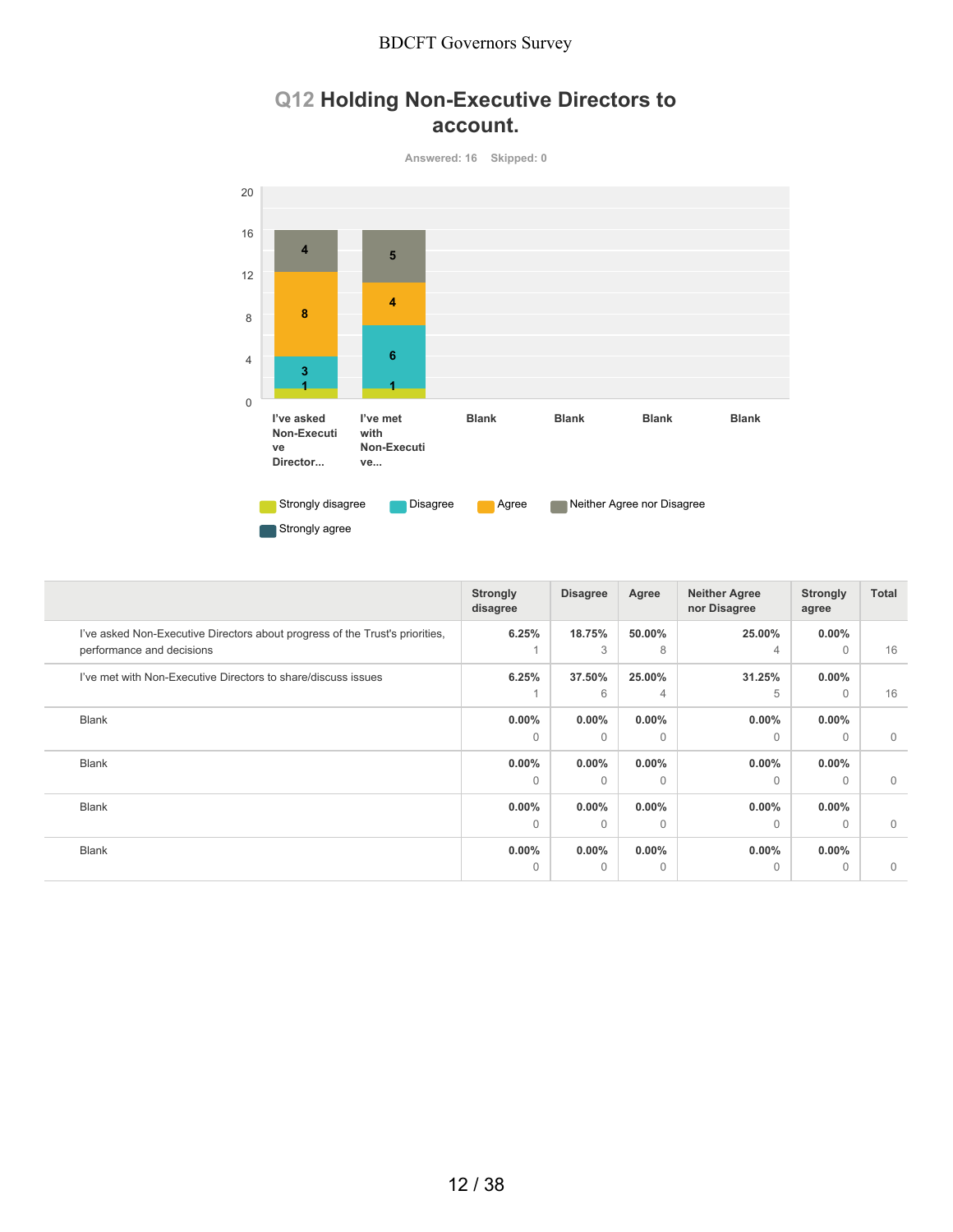## **Q13 Are there any other comments you'd like to make about holding to account?**

**Answered: 8 Skipped: 8**

| # | <b>Responses</b>                                                                                                                                                                                                                   | Date               |
|---|------------------------------------------------------------------------------------------------------------------------------------------------------------------------------------------------------------------------------------|--------------------|
|   | At public board meeting and govenor meetings, it is possible to ask curious question about sny subject, or to give your<br>opinion or view                                                                                         | 5/27/2016 8:02 PM  |
|   | This is probably more relevant to those committees that are jointly attended by governors and directors Other than<br>that, asking questions at Board meetings, and Council of Governors meetings is a means of holding to account | 5/19/2016 4:47 PM  |
| 3 | There have been meetings set up on trust premises where NEDs have been present and discussions have taken<br>place.                                                                                                                | 5/16/2016 12:07 PM |
|   | It's early days and we are still working towards this but I feel comfortable with the speed of progress.                                                                                                                           | 5/12/2016 3:03 PM  |
| 5 | Meetings and questions have been at wider meetings rather than one to one on a specific topic or issue.                                                                                                                            | 5/11/2016 2:29 PM  |
| 6 | We have the desire to progress this further and need to finalise a strategy to achieve this more effectively                                                                                                                       | 5/11/2016 1:19 PM  |
|   | NEDs and Directors really need to think more carefully about the language that they use in their presentations and<br>documents - jargon MUST be avoided (we are not all at Manager level)!                                        | 5/10/2016 5:18 PM  |
| 8 | As the Council of Governors become more mature in the execution of their function this will improve. I feel more<br>formal process for this would be helpful                                                                       | 5/10/2016 3:58 PM  |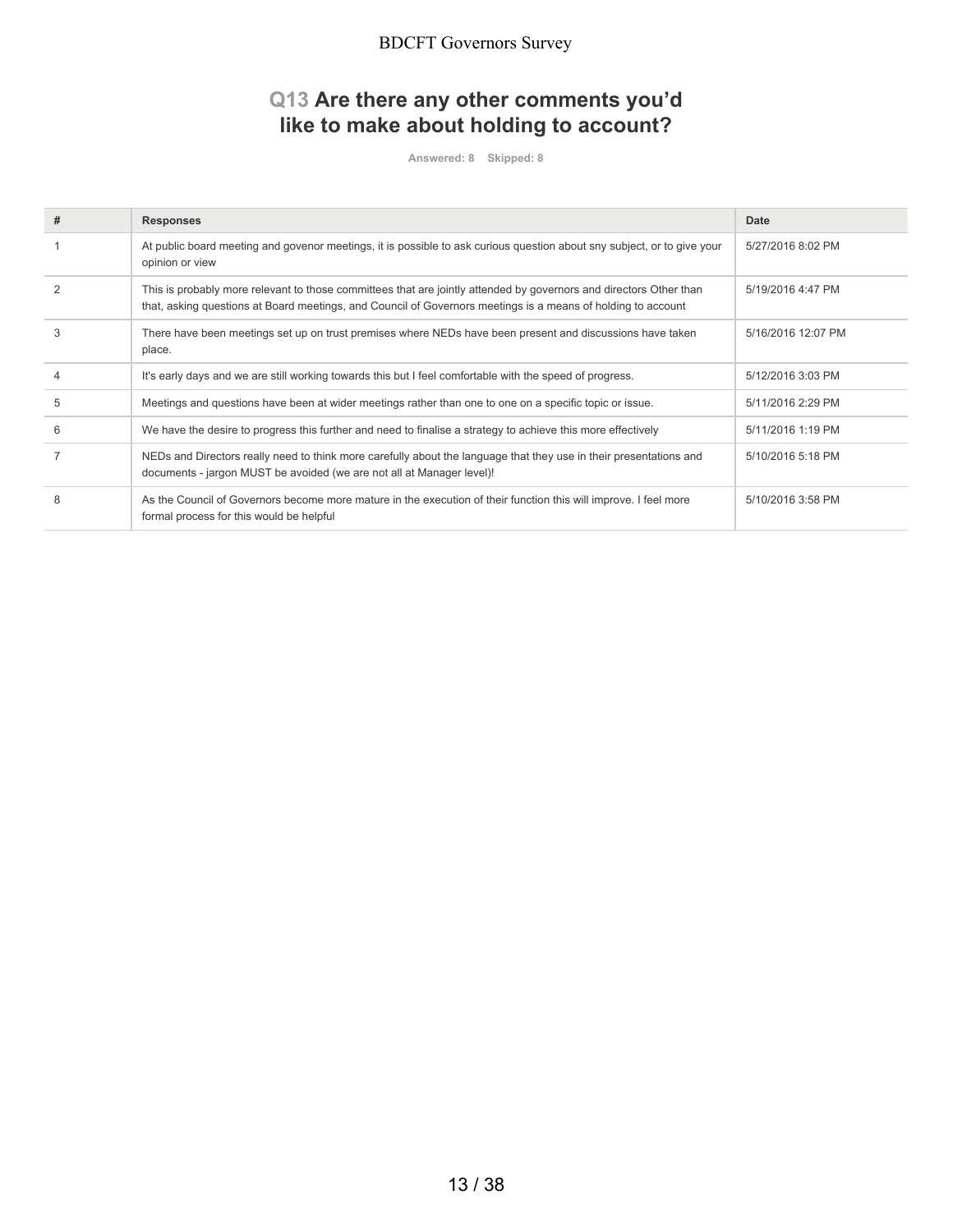### **Q14 Do you feel you have been able to represent the views of members/public/staff/your stakeholder organisation**

**Answered: 16 Skipped: 0**

**Yes No Not fully** 0 2 4 6 8 10 **8 3 5**

**50.00%** 8 **18.75%** 3 **31.25%** 5 **Total 16 Answer Choices Responses** Yes No Not fully

| # | <b>Comments</b>                                                                                                                                                                                                                                                                                                           | Date              |
|---|---------------------------------------------------------------------------------------------------------------------------------------------------------------------------------------------------------------------------------------------------------------------------------------------------------------------------|-------------------|
|   | At committee meetings, the 15 step challenge, and bit size training                                                                                                                                                                                                                                                       | 5/27/2016 8:06 PM |
|   | as a staff goverenor we have tried to represent the views of staff but there is further work to do to encourage staff to<br>share their views, we have recentyl used a survey monkey approach to obtain feedback                                                                                                          | 5/27/2016 1:42 PM |
|   | staff governors are awaiting the outcome of a staff survey to look at how staff would like to liaise with us and how they<br>would like us to communicate with them. this survey will also provide information on key issues from the staff survey<br>which governors can then action plan to take forward as appropriate | 5/15/2016 8:21 AM |
|   | Very much so.                                                                                                                                                                                                                                                                                                             | 5/12/2016 3:06 PM |
| 5 | Need to meet with members on a regular basis which should be arranged soon.                                                                                                                                                                                                                                               | 5/11/2016 2:32 PM |
| 6 | Despite attempts to engage local community I have been unable to establish any relevant views that they have                                                                                                                                                                                                              | 5/10/2016 8:30 PM |
|   | Although I do engage with some Service Users, this is very small compared with the total membership in my area.                                                                                                                                                                                                           | 5/10/2016 5:22 PM |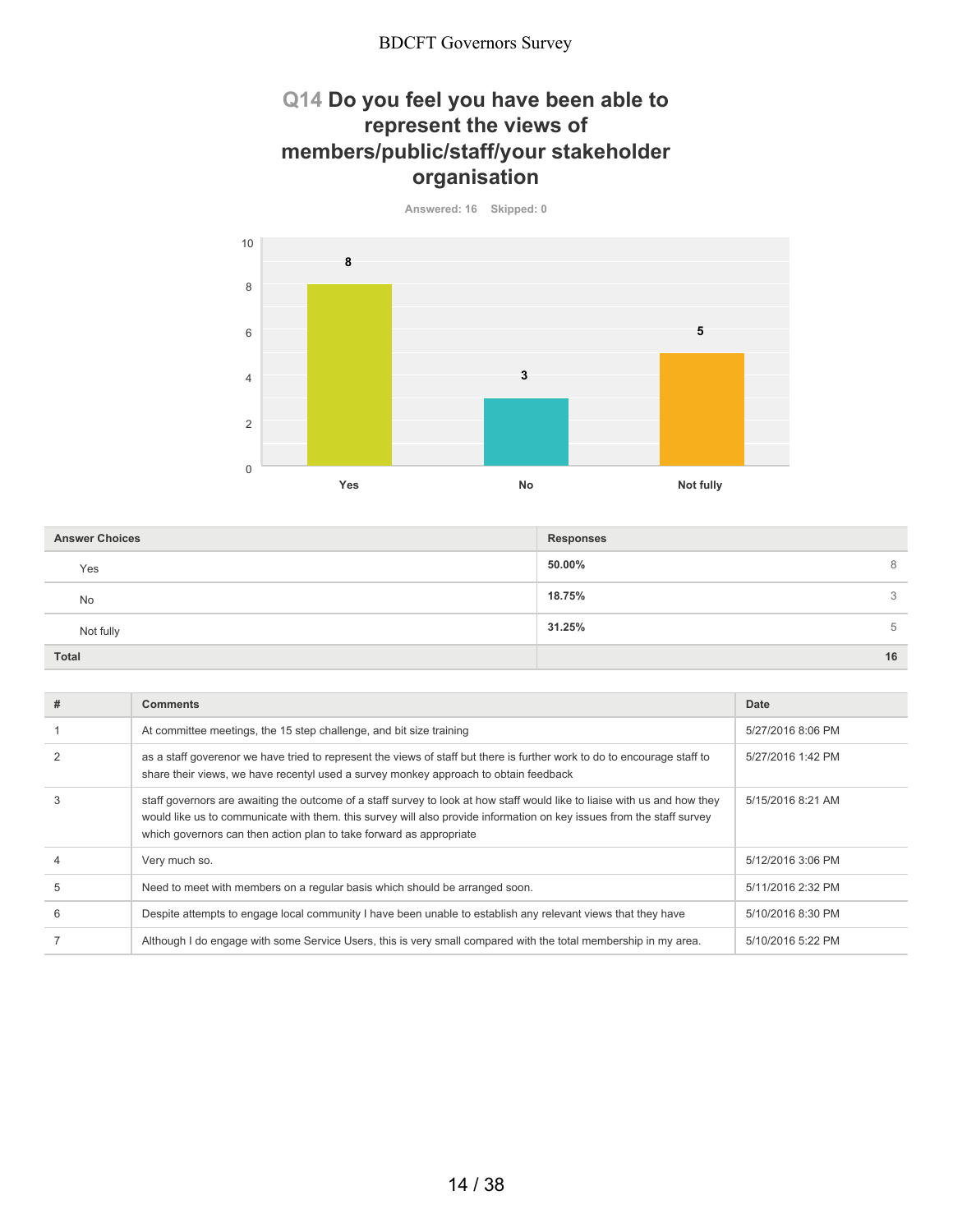### **Q15 Have you included the views of members/public/staff/your appointed organisation in the feedback given to the Board**

**Answered: 16 Skipped: 0**

**Yes No Not fully** 0 2 4 6 8 10 **7 6 3**

**43.75%** 7 **37.50%** 6 **18.75%** 3 **Total 16 Answer Choices Responses** Yes No Not fully

| Comments                                                         | Date              |
|------------------------------------------------------------------|-------------------|
| I have reported any views to the relevant director, or to Stella | 5/27/2016 8:06 PM |
| No feedback to give                                              | 5/10/2016 8:30 PM |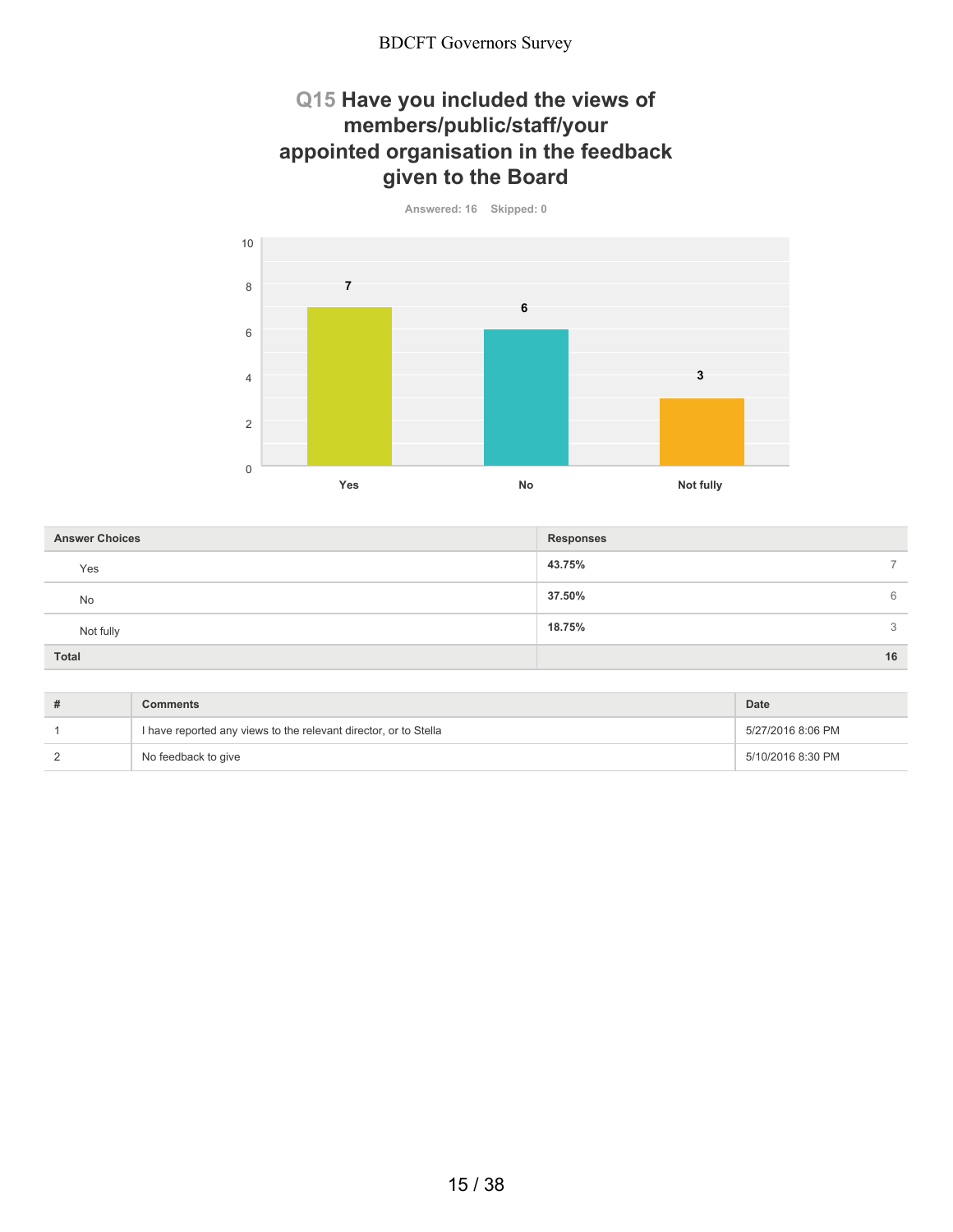## **Q16 Have you fed back to members/public/staff/your stakeholder organisation following Board meetings**





| <b>Answer Choices</b> | <b>Responses</b> |
|-----------------------|------------------|
| Yes                   | 62.50%<br>10     |
| No                    | 18.75%<br>3      |
| Not fully             | 18.75%<br>3      |
| <b>Total</b>          | 16               |

| # | Comments                                                                                                    | Date               |
|---|-------------------------------------------------------------------------------------------------------------|--------------------|
|   | I was asked to talk about membership and my personal journey at one of the board on the road meetings       | 5/27/2016 8:06 PM  |
|   | the annual plan priorities have been fed back through video clips, nurse celebration event and other forums | 5/27/2016 1:42 PM  |
|   | only a very small amount. I hope that there are more opportunities for this in the future.                  | 5/16/2016 12:09 PM |
|   | Yes and the Board in brief has helped this process.                                                         | 5/12/2016 3:06 PM  |
|   | One issue raised by a staff member raised to Stella, which was subsequently dealt with effectively          | 5/10/2016 8:30 PM  |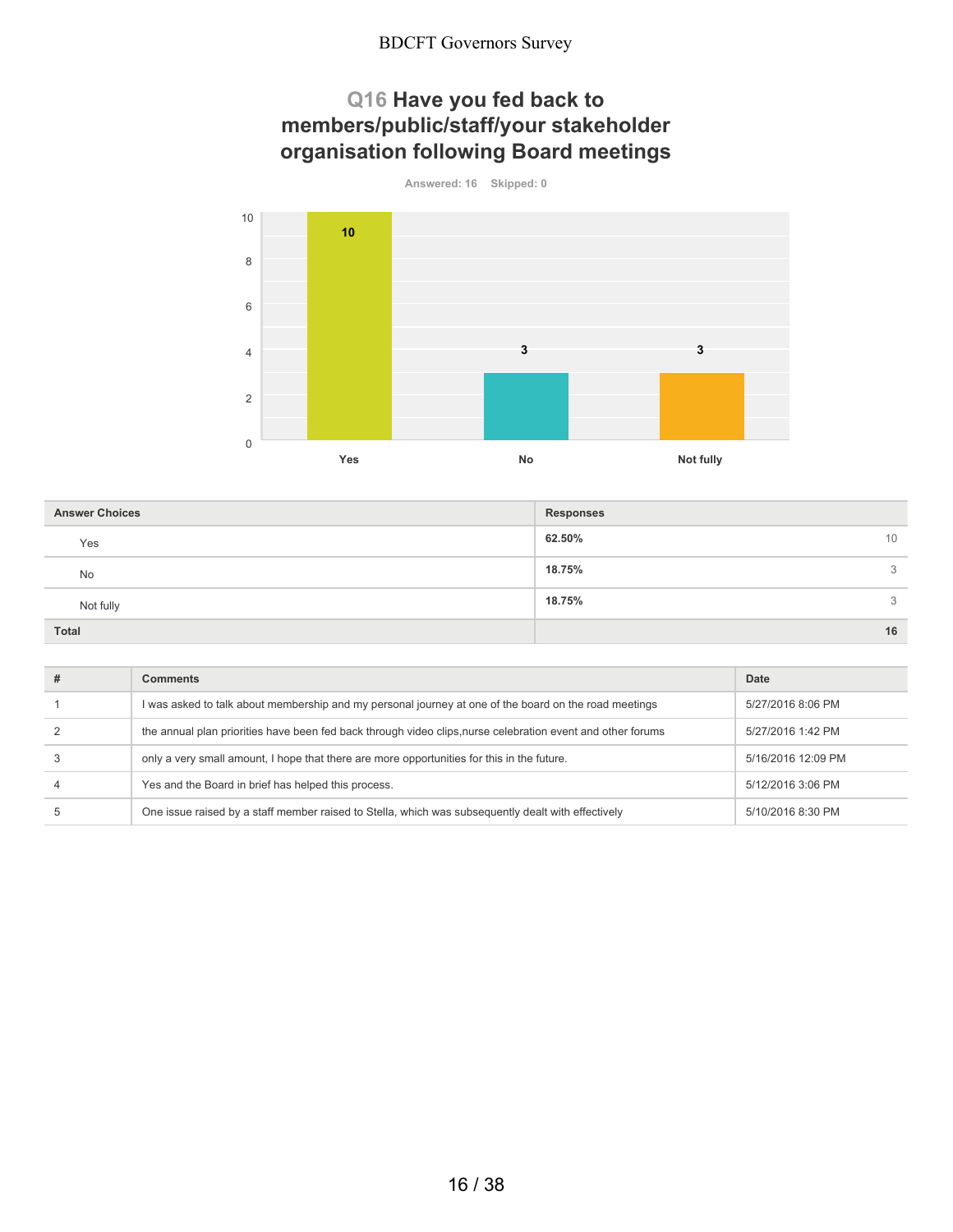### **Q17 Do you feel you have been able to adequately represent the views of the members/staff/public/appointing organisation:**





|                             | Yes    | No     | <b>Total</b> |
|-----------------------------|--------|--------|--------------|
| To the Board of Directors   | 68.75% | 31.25% |              |
|                             | 44     |        | 16           |
| To the Council of Governors | 68.75% | 31.25% |              |
|                             | 44     |        | 16           |

|   | If no, please state why                                                                          | Date              |
|---|--------------------------------------------------------------------------------------------------|-------------------|
|   | We are lucky to have people who can listen so well                                               | 5/27/2016 8:06 PM |
|   | although furhter work to do as previously mentioned                                              | 5/27/2016 1:42 PM |
|   | I have not taken part in events where the public or members wish to have their views represented | 5/19/2016 4:49 PM |
|   | however little information/comment/issues highlighted by staff to governors at present.          | 5/15/2016 8:21 AM |
| 5 | Currently I am second quessing what members/public may think                                     | 5/11/2016 2:32 PM |
| 6 | Would have felt able to raise any feedback if I had any to give                                  | 5/10/2016 8:30 PM |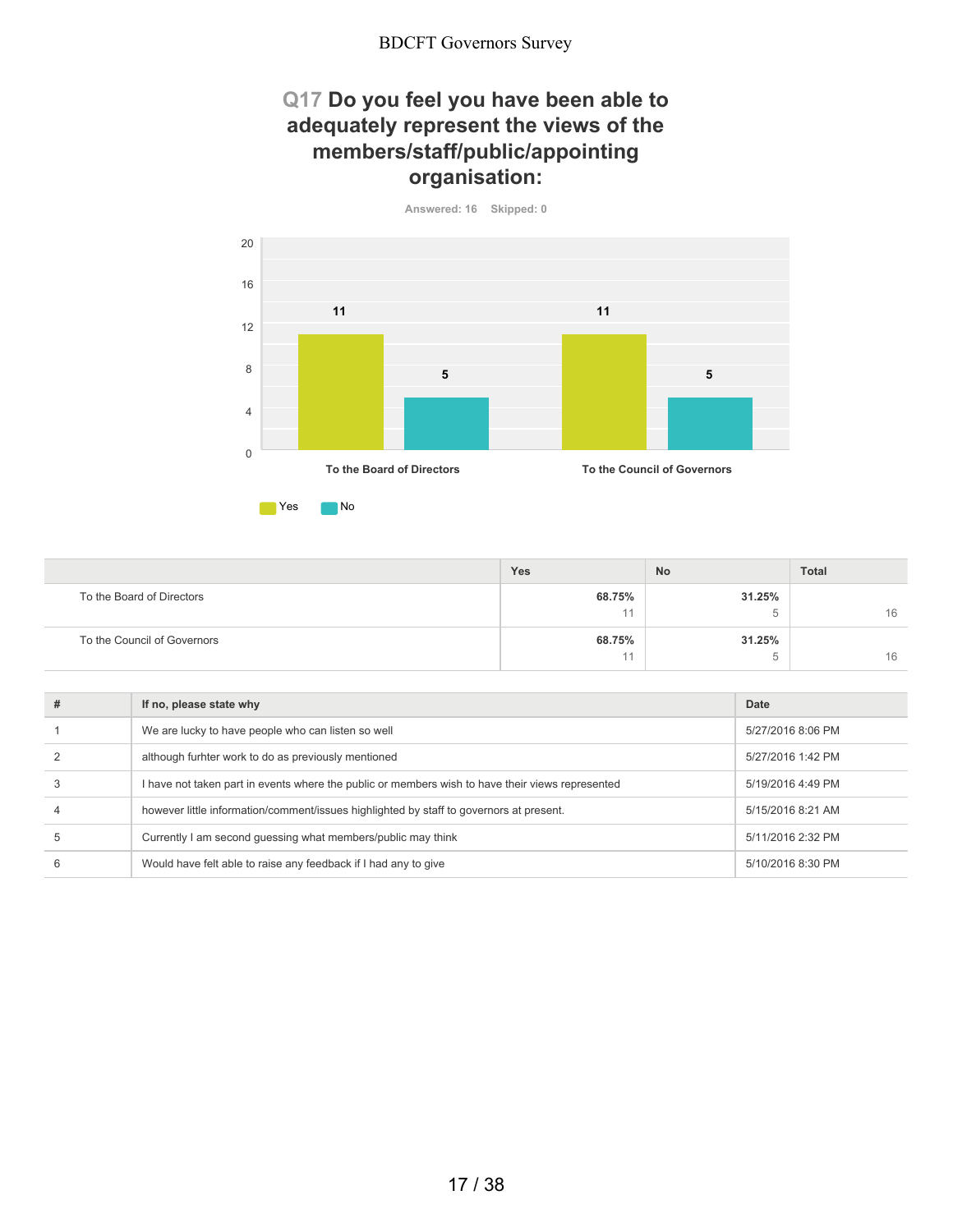### **Q18 Please answer the following questions about the Council of Governor meetings**



|                                                      | <b>Strongly</b><br>disagree | <b>Disagree</b>      | Neither agree nor<br>disagree | Agree        | <b>Strongly</b><br>agree | Total        |
|------------------------------------------------------|-----------------------------|----------------------|-------------------------------|--------------|--------------------------|--------------|
| Governors have the opportunity to ask questions      | 0.00%<br>$\Omega$           | $0.00\%$<br>$\Omega$ | 6.25%<br>1                    | 50.00%<br>8  | 43.75%<br>$\overline{7}$ | 16           |
|                                                      |                             |                      |                               |              |                          |              |
| Questions are answered to my satisfaction            | 0.00%                       | $0.00\%$             | 6.25%                         | 62.50%       | 31.25%                   |              |
|                                                      | $\Omega$                    | $\Omega$             | 1                             | 10           | 5                        | 16           |
| Views are listened to                                | 0.00%                       | 0.00%                | 6.25%                         | 68.75%       | 25.00%                   |              |
|                                                      | $\mathbf{0}$                | $\mathbf{0}$         | $\mathbf{1}$                  | 11           | $\overline{4}$           | 16           |
| <b>Blank</b>                                         | 0.00%                       | 0.00%                | 0.00%                         | $0.00\%$     | $0.00\%$                 |              |
|                                                      | $\mathbf{0}$                | $\mathbf{0}$         | $\Omega$                      | $\mathbf{0}$ | $\mathbf 0$              | $\mathbf 0$  |
| <b>Blank</b>                                         | 0.00%                       | $0.00\%$             | $0.00\%$                      | $0.00\%$     | $0.00\%$                 |              |
|                                                      | $\mathbf{0}$                | $\mathbf{0}$         | $\Omega$                      | $\mathbf{0}$ | $\mathbf 0$              | $\mathbf 0$  |
| The Council of Governor meetings are effective       | 6.25%                       | 0.00%                | 31.25%                        | 50.00%       | 12.50%                   |              |
|                                                      | 1                           | $\mathbf{0}$         | 5                             | 8            | 2                        | 16           |
| I have adequate information before each meeting      | 0.00%                       | $0.00\%$             | 6.25%                         | 62.50%       | 31.25%                   |              |
|                                                      | $\mathbf{0}$                | $\mathbf{0}$         | 1                             | 10           | 5                        | 16           |
| <b>Blank</b>                                         | 0.00%                       | $0.00\%$             | 0.00%                         | $0.00\%$     | $0.00\%$                 |              |
|                                                      | $\Omega$                    | $\Omega$             | $\Omega$                      | $\Omega$     | $\Omega$                 | $\mathbf 0$  |
| <b>Blank</b>                                         | 0.00%                       | $0.00\%$             | 0.00%                         | $0.00\%$     | $0.00\%$                 |              |
|                                                      | $\Omega$                    | $\Omega$             | $\Omega$                      | $\Omega$     | $\Omega$                 | $\mathbf 0$  |
| <b>Blank</b>                                         | 0.00%                       | $0.00\%$             | 0.00%                         | $0.00\%$     | $0.00\%$                 |              |
|                                                      | $\mathbf{0}$                | $\mathbf{0}$         | $\mathbf{0}$                  | $\mathbf{0}$ | $\mathbf{0}$             | $\mathbf{0}$ |
| Governors act in accordance with the Trust's Code of | 0.00%                       | $0.00\%$             | 7.14%                         | 64.29%       | 28.57%                   |              |
| Conduct                                              | $\Omega$                    | $\Omega$             | 1                             | 9            | $\overline{4}$           | 14           |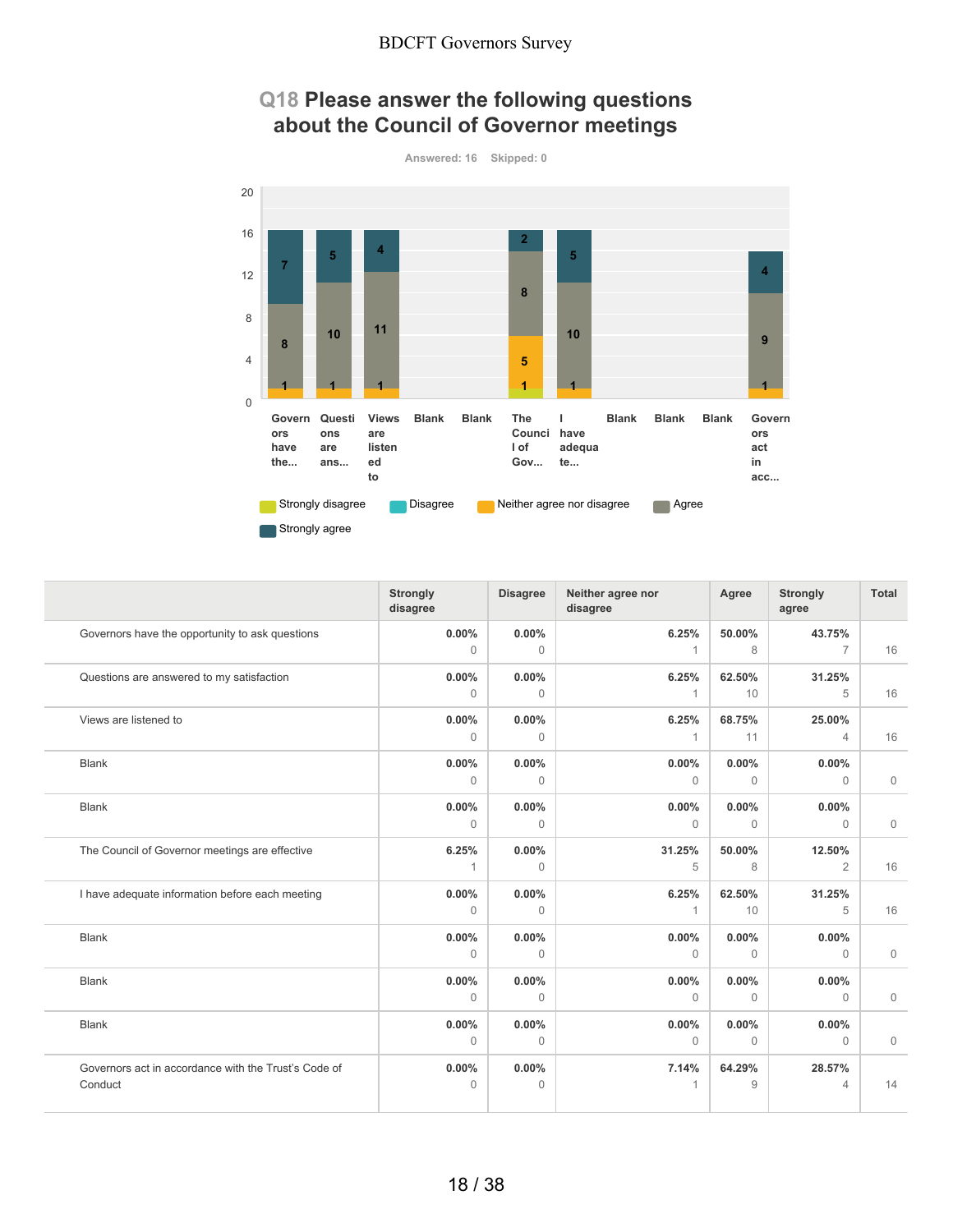## **Q19 Do you have any other comments about the Council of Governor meetings**

**Answered: 6 Skipped: 10**

| # | <b>Responses</b>                                                                                                                                                                                                                                                                                                                                                                                                                                                                                     | Date              |
|---|------------------------------------------------------------------------------------------------------------------------------------------------------------------------------------------------------------------------------------------------------------------------------------------------------------------------------------------------------------------------------------------------------------------------------------------------------------------------------------------------------|-------------------|
|   | They are always professional                                                                                                                                                                                                                                                                                                                                                                                                                                                                         | 5/27/2016 8:07 PM |
| 2 | The reduction in numbers of governors attending the meetings is disappointing                                                                                                                                                                                                                                                                                                                                                                                                                        | 5/19/2016 4:50 PM |
| 3 | On occasion some discussion is not in relation to the agenda item and this then distracts from the<br>effectiveness/outcome of the meeting. Sometimes feel a little skewed to helping public governors understand the<br>working of the trust or related services following a question posed but this could be picked up after the CoG meeting or<br>at individual level. meeting times are also unsocial and would be appreciated if these could be rotated to hold some<br>during the working day. | 5/15/2016 8:24 AM |
|   | I think Governors need to learn to be constructively challenging more often. Some Governors say very little and may<br>need some help to get more involved (mentoring?).                                                                                                                                                                                                                                                                                                                             | 5/11/2016 2:47 PM |
|   | Well chaired and clear information provided in advance. Discussion occasionally very specific and takes up time that I<br>feel would be better spent on other, wider issues which Governors may be able to contribute to usefully.                                                                                                                                                                                                                                                                   | 5/10/2016 8:34 PM |
| 6 | Given the diverse backgrounds the members are at different levels of understanding about governance issues and<br>there is a tendency for meetings to drift into specific service issues pertinent to individual members. To be more<br>effective mechanisms for holding the Non-Executives to account need to be developed.                                                                                                                                                                         | 5/10/2016 4:02 PM |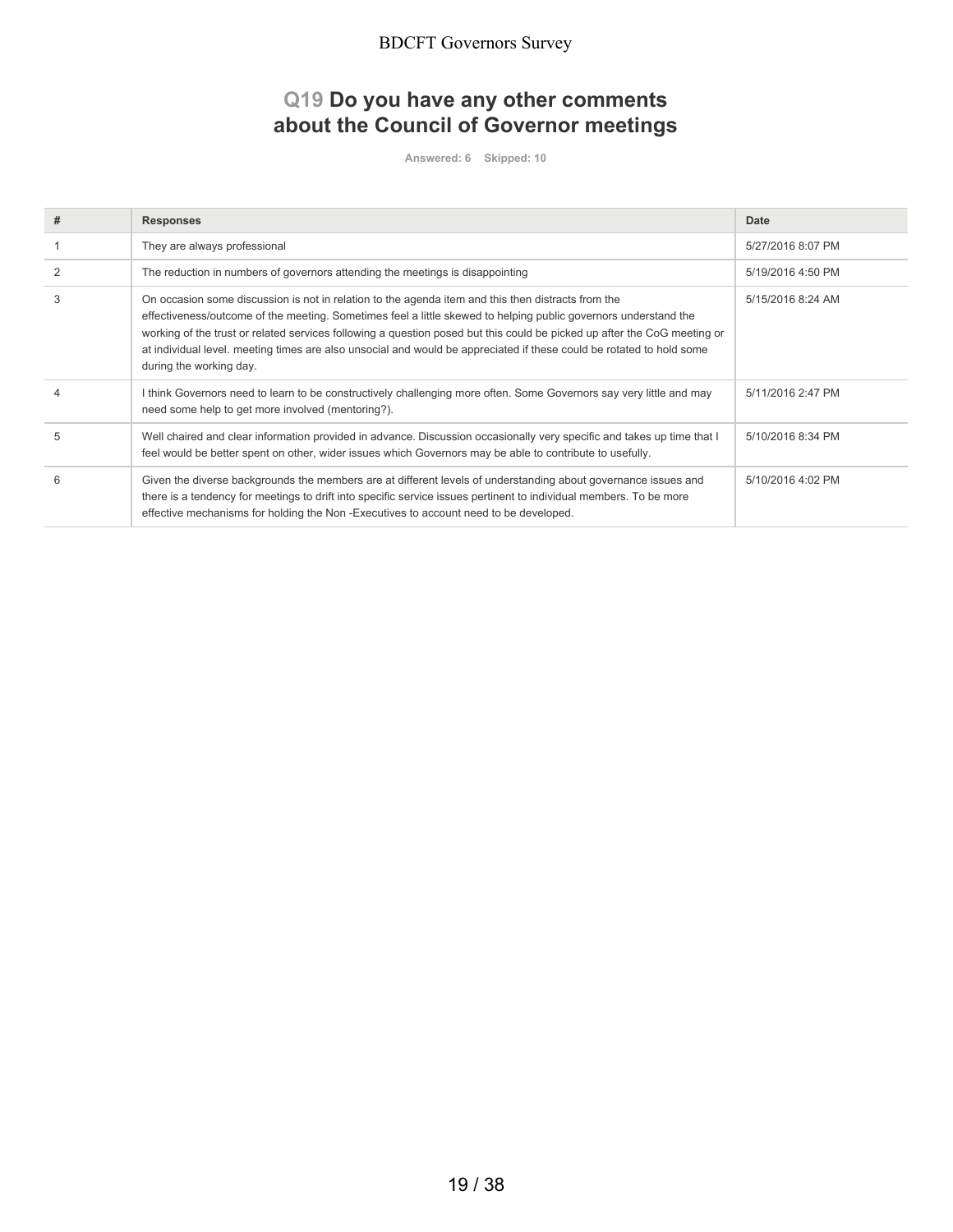## **Q20 Are you a member of the Remuneration Committee?**



| <b>Answer Choices</b>                         | <b>Responses</b> |    |
|-----------------------------------------------|------------------|----|
| Yes                                           | 40.00%           | 6  |
| No - Please go to the next page (question 23) | 60.00%           | 9  |
| <b>Total</b>                                  |                  | 15 |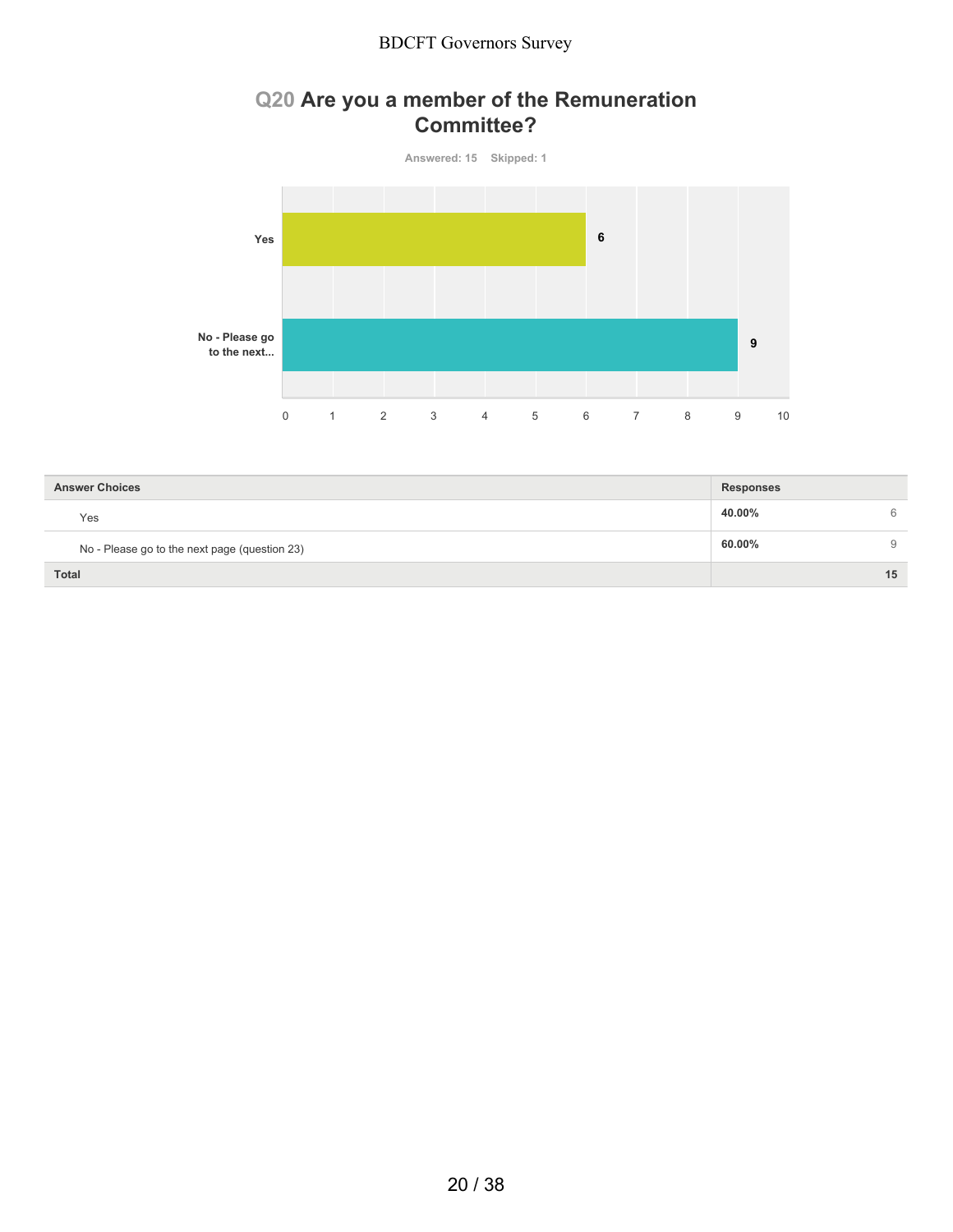### **Q21 Do you feel you have been able to contribute to the work of the Remuneration Committee?**



| <b>Answer Choices</b> | <b>Responses</b> |               |
|-----------------------|------------------|---------------|
| Yes                   | 87.50%           | $\rightarrow$ |
| No                    | 12.50%           |               |
| Total                 |                  | 8             |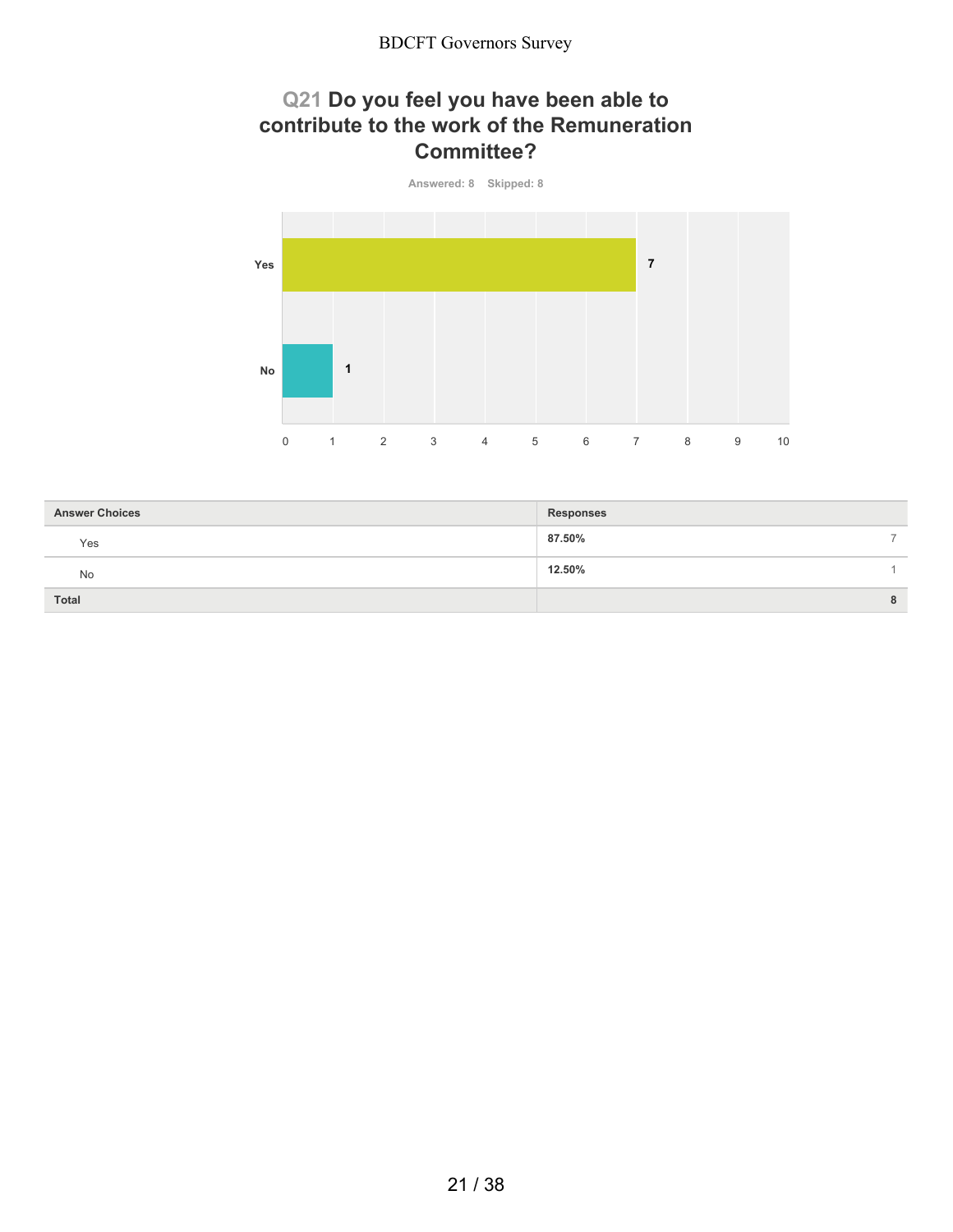## **Q22 Do you have any ideas about how your effectiveness and participation could be improved?**

**Answered: 5 Skipped: 11**

| <b>Responses</b>                                                                                                                                                                                                                            | Date               |
|---------------------------------------------------------------------------------------------------------------------------------------------------------------------------------------------------------------------------------------------|--------------------|
| Having job descriptions, and the latest appraisal outcomes would be helpful in calculating remuneration                                                                                                                                     | 5/27/2016 8:08 PM  |
| not at this stage                                                                                                                                                                                                                           | 5/27/2016 1:44 PM  |
| There has only been one meeting so far. As such, it was very early days in my development and understanding of the<br>trust. I am sure that over time effectiveness will grow along with increased understanding of how the trust operates. | 5/16/2016 12:11 PM |
| Although there is a representative all governors are given the opportunity to give their views.                                                                                                                                             | 5/12/2016 3:08 PM  |
| We have only met once and the quidance and support was excellent. The next meeting will have a different emphasis<br>so willed a different approach. I assume adequate support will be available again                                      | 5/11/2016 1:23 PM  |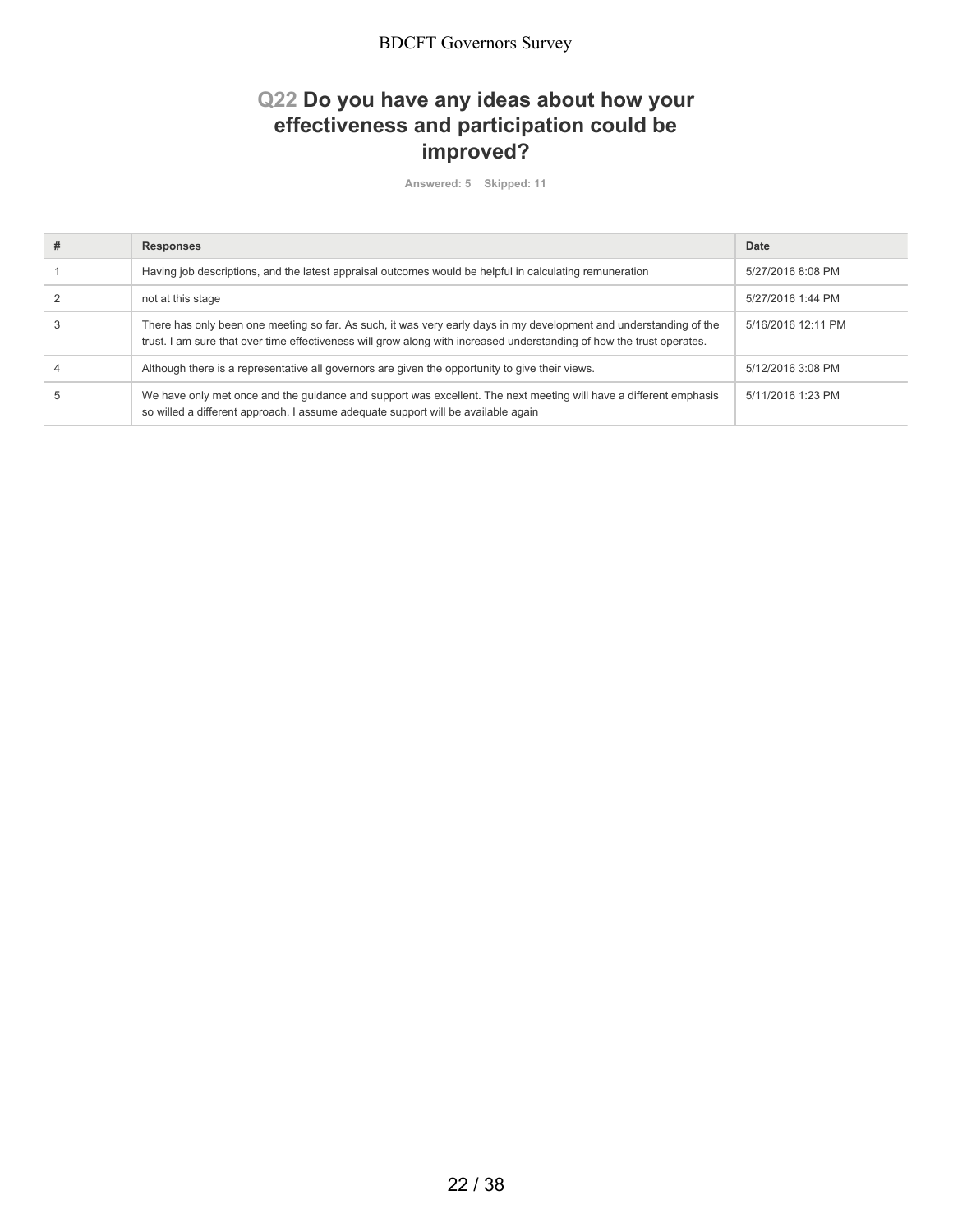## **Q23 Are you a member of the Nominations Committee?**



| <b>Answer Choices</b>                     | <b>Responses</b> |    |
|-------------------------------------------|------------------|----|
| Yes                                       | 13.33%           |    |
| No - please go to next page (question 26) | 86.67%           | 13 |
| <b>Total</b>                              |                  | 15 |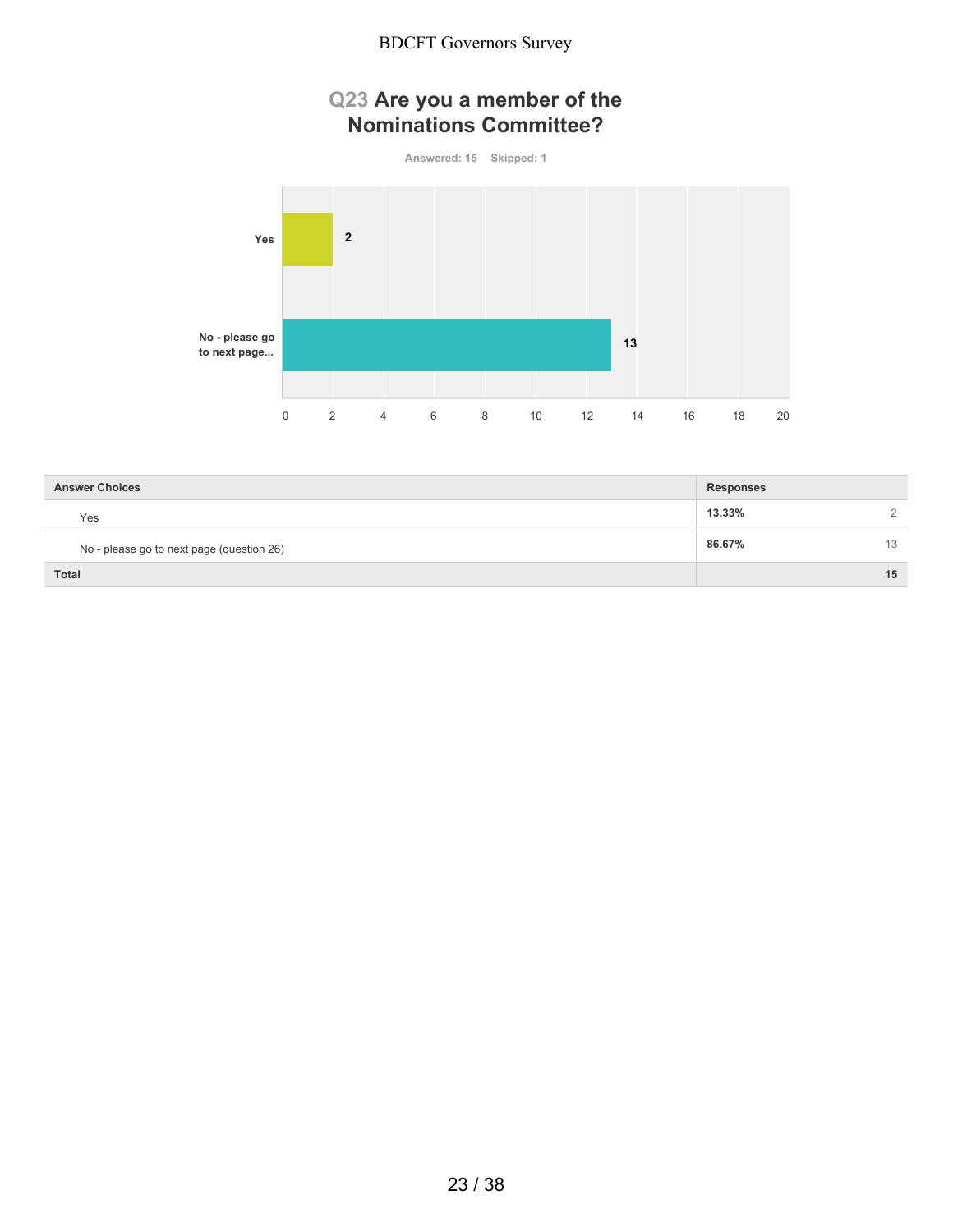### **Q24 Do you feel you have been able to contribute to the work of the Nominations Committee?**



| <b>Answer Choices</b> | <b>Responses</b>         |
|-----------------------|--------------------------|
| Yes                   | 57.14%<br>$\overline{4}$ |
| No                    | 42.86%<br>3              |
| <b>Total</b>          |                          |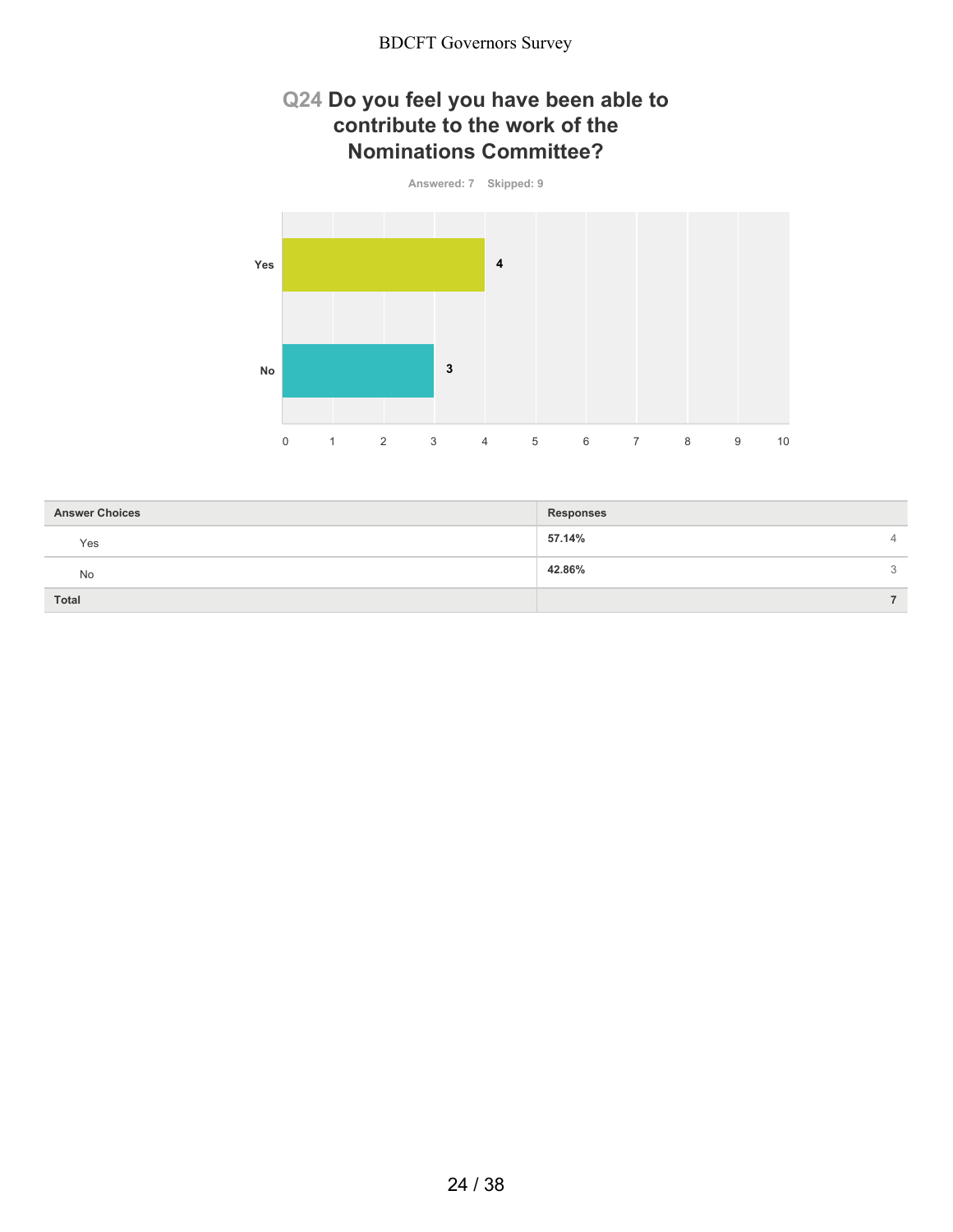## **Q25 Do you have any ideas about how your effectiveness and participation could be improved?**

**Answered: 3 Skipped: 13**

| <b>Responses</b>                                                                                                                                                                                                                                                                                                                                                 | Date              |
|------------------------------------------------------------------------------------------------------------------------------------------------------------------------------------------------------------------------------------------------------------------------------------------------------------------------------------------------------------------|-------------------|
| Despite not being a member of a nominated committee I am still able to contribute to committees.                                                                                                                                                                                                                                                                 | 5/12/2016 3:09 PM |
| Ideas are already being developed - to be more prepared at an earlier stage in readiness to take necessary decisions.                                                                                                                                                                                                                                            | 5/11/2016 2:49 PM |
| Paper work regarding recommendations must be distributed in advance of meetings. The rationale for decisions would<br>benefit from being more objective using criteria previously agreed. It is important that NED and the Chair understand<br>that the Council of Governors must approve recommendations and this should be reflected in process and procedures | 5/10/2016 4:05 PM |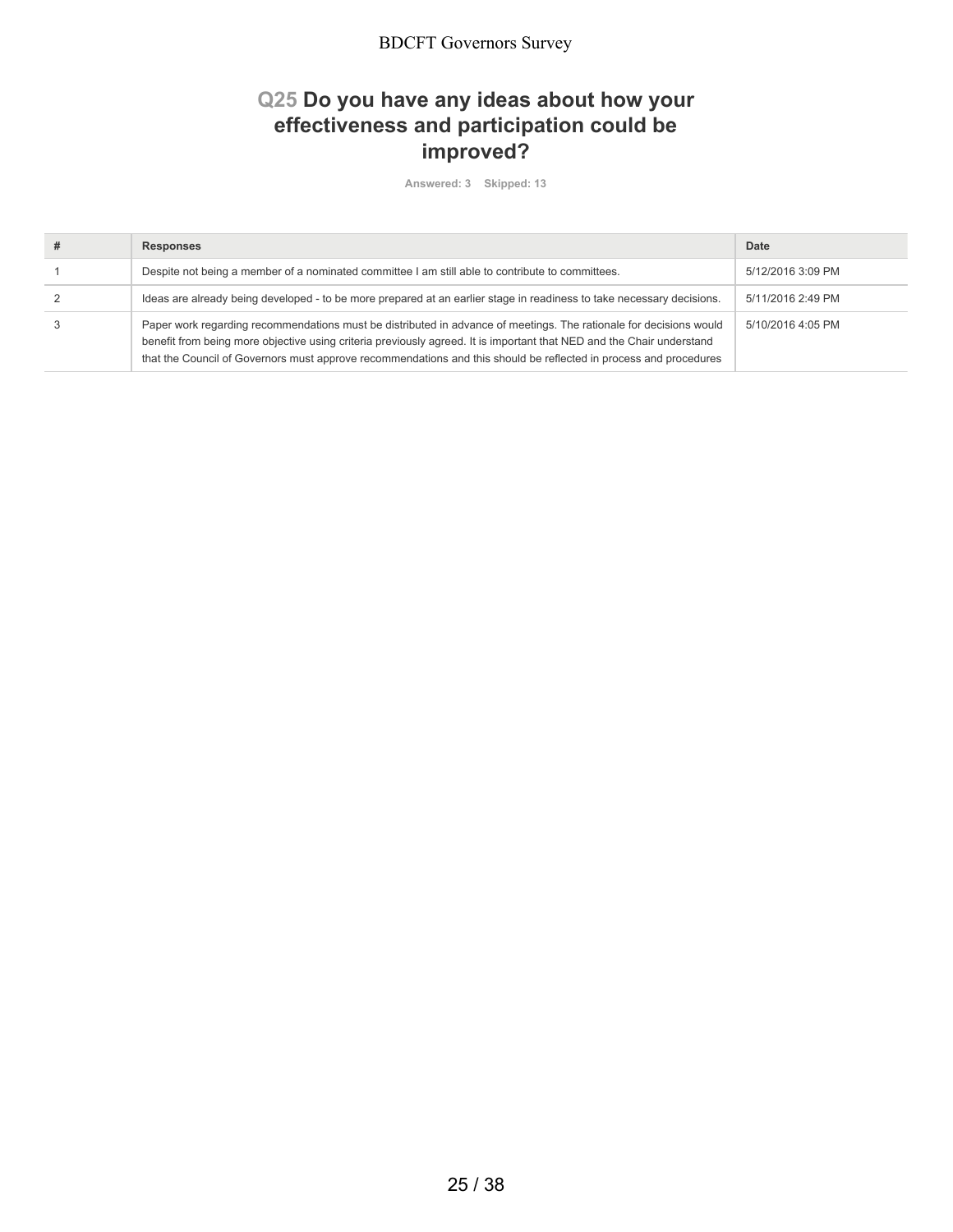## **Q26 Are you a member of the Membership Development Committee?**



| <b>Answer Choices</b>                     | <b>Responses</b> |    |
|-------------------------------------------|------------------|----|
| Yes                                       | 43.75%           |    |
| No - please go to next page (question 29) | 56.25%           | 9  |
| <b>Total</b>                              |                  | 16 |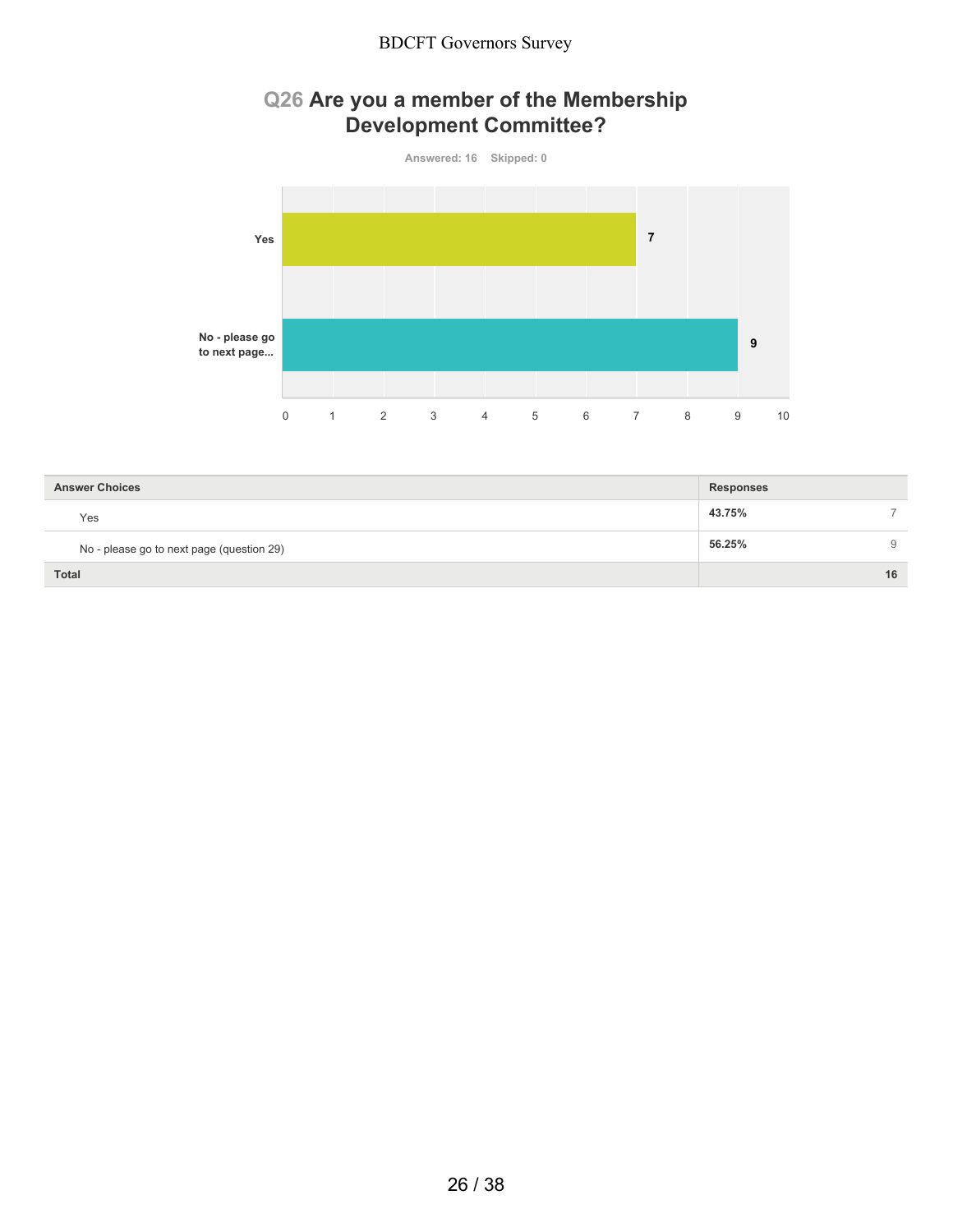## **Q27 Do you feel you have been able to contribute to the work of the Membership Development Committee?**



| <b>Answer Choices</b> | <b>Responses</b>         |
|-----------------------|--------------------------|
| Yes                   | 81.82%<br>9              |
| <b>No</b>             | 18.18%<br>$\overline{2}$ |
| Total                 | 11                       |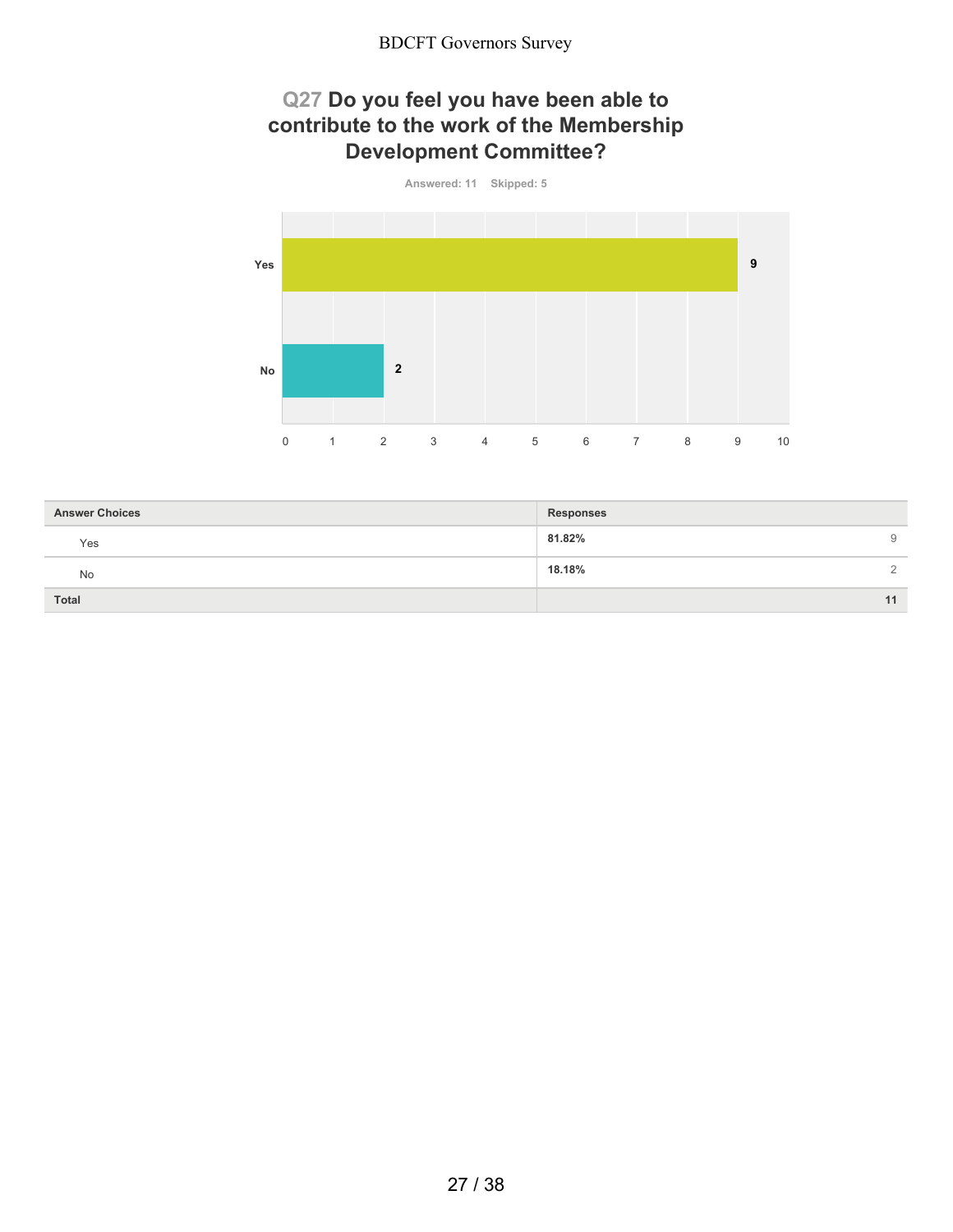## **Q28 Do you have any ideas about how your effectiveness and participation could be improved?**

**Answered: 6 Skipped: 10**

| # | <b>Responses</b>                                                                                                                                                                                                                       | Date               |
|---|----------------------------------------------------------------------------------------------------------------------------------------------------------------------------------------------------------------------------------------|--------------------|
|   | Having more functions, fairs, going into schools etc to promote membership, with in staff X d the wider community                                                                                                                      | 5/27/2016 8:10 PM  |
|   | working to an action plan devised in consultation with the Trust secretary                                                                                                                                                             | 5/19/2016 4:52 PM  |
|   | I feel that participation in the membership committee has been good all round, amongst all the governor group.                                                                                                                         | 5/16/2016 12:12 PM |
|   | All governors are furnished with information re these topics and encouraged to give their views.                                                                                                                                       | 5/12/2016 3:10 PM  |
| h | This committee covers a is a wide ranging brief. I don't thing we could have completed the task of compiling a strategy<br>without the extensive discussion we had and maintaining effectiveness will need continuing regular meetings | 5/11/2016 1:25 PM  |
| 6 | Better and more timely information about Membership Strategy is needed.                                                                                                                                                                | 5/10/2016 5:24 PM  |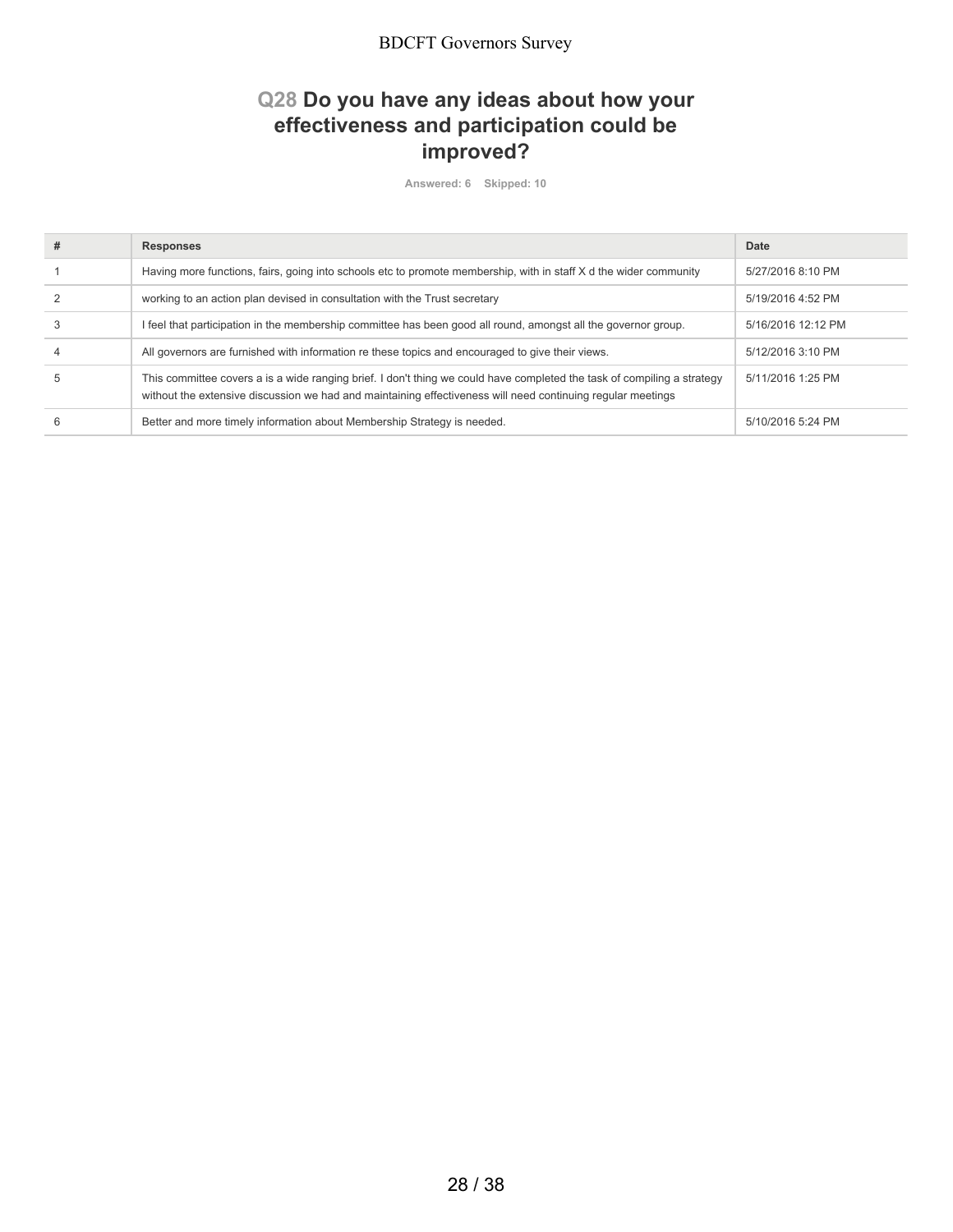## **Q29 Are you a member of the Quality Account Task and Finish Group?**



| <b>Answer Choices</b>                     | <b>Responses</b> |    |
|-------------------------------------------|------------------|----|
| Yes                                       | 31.25%           | 5  |
| No - please go to next page (question 32) | 68.75%           | 44 |
| <b>Total</b>                              |                  | 16 |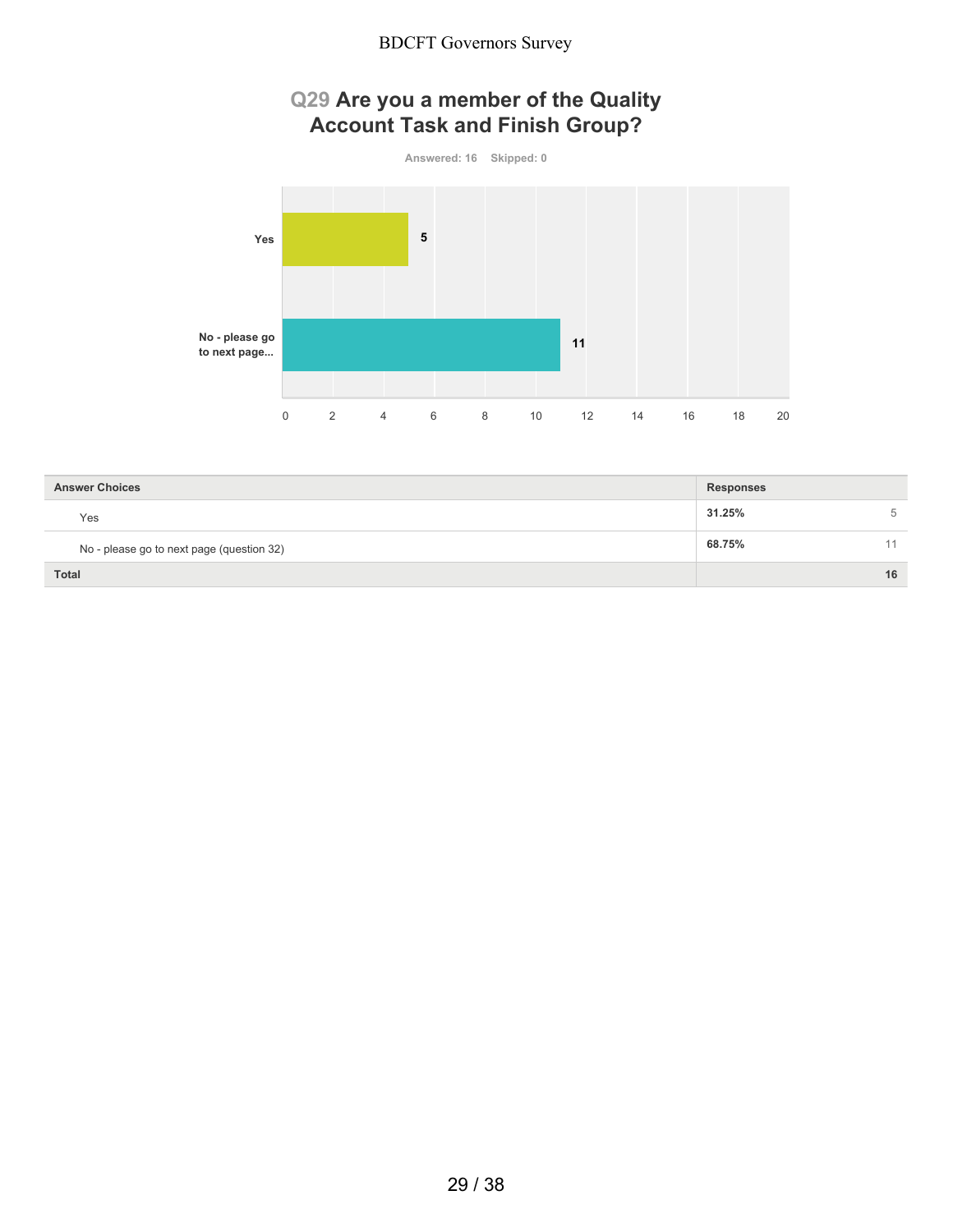## **Q30 Do you feel you have been able to contribute to the work of the Quality Account Task and Finish Group?**



| <b>Answer Choices</b> | <b>Responses</b> |   |
|-----------------------|------------------|---|
| Yes                   | 66.67%           | 6 |
| No                    | 33.33%           | 3 |
| <b>Total</b>          |                  | 9 |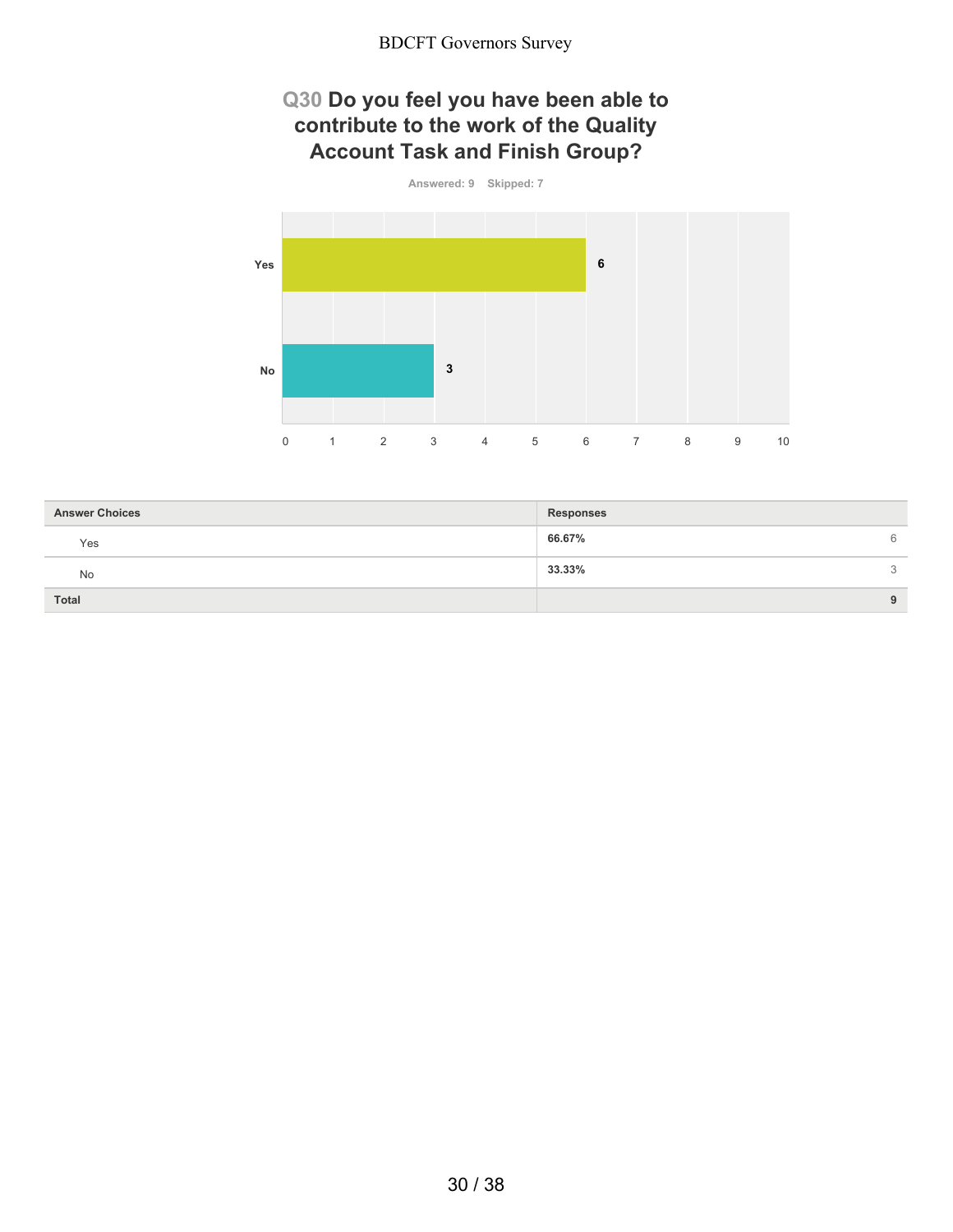## **Q31 Do you have any ideas about how your effectiveness and participation could be improved?**

**Answered: 5 Skipped: 11**

| # | <b>Responses</b>                                                                                                                                                                         | Date              |
|---|------------------------------------------------------------------------------------------------------------------------------------------------------------------------------------------|-------------------|
|   | The group was effective in supporting the Quality team achieve the outputs required                                                                                                      | 5/15/2016 8:26 AM |
|   | Yes                                                                                                                                                                                      | 5/12/2016 3:11 PM |
|   | Excellent well run group. A clearer steer from the Board at the outset as to what was expected from the group would<br>have been helpful.                                                | 5/11/2016 2:54 PM |
|   | Group functioned (and chaired) effectively but clearer direction from executive team and better integration of annual<br>planning and goal setting would improve outcome, in my opinion. | 5/10/2016 8:36 PM |
|   | The involvement in this work has been transparent and effective.                                                                                                                         | 5/10/2016 4:06 PM |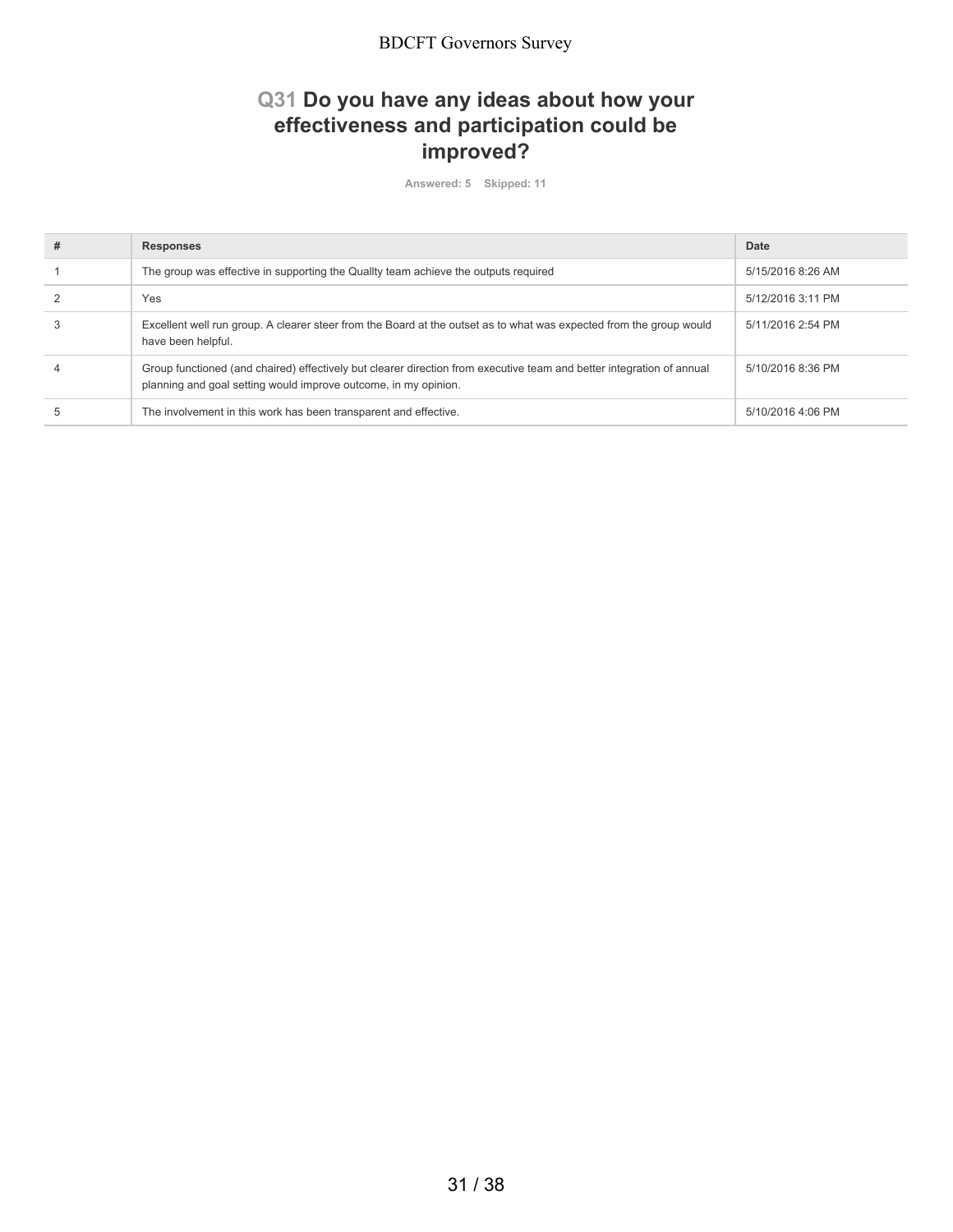## **Q32 Are you a member of the 15 Steps Quality Challenge Visits?**



| <b>Answer Choices</b>                    | <b>Responses</b> |    |
|------------------------------------------|------------------|----|
| Yes                                      | 43.75%           |    |
| No - please go to next page (question 35 | 56.25%           | 9  |
| <b>Total</b>                             |                  | 16 |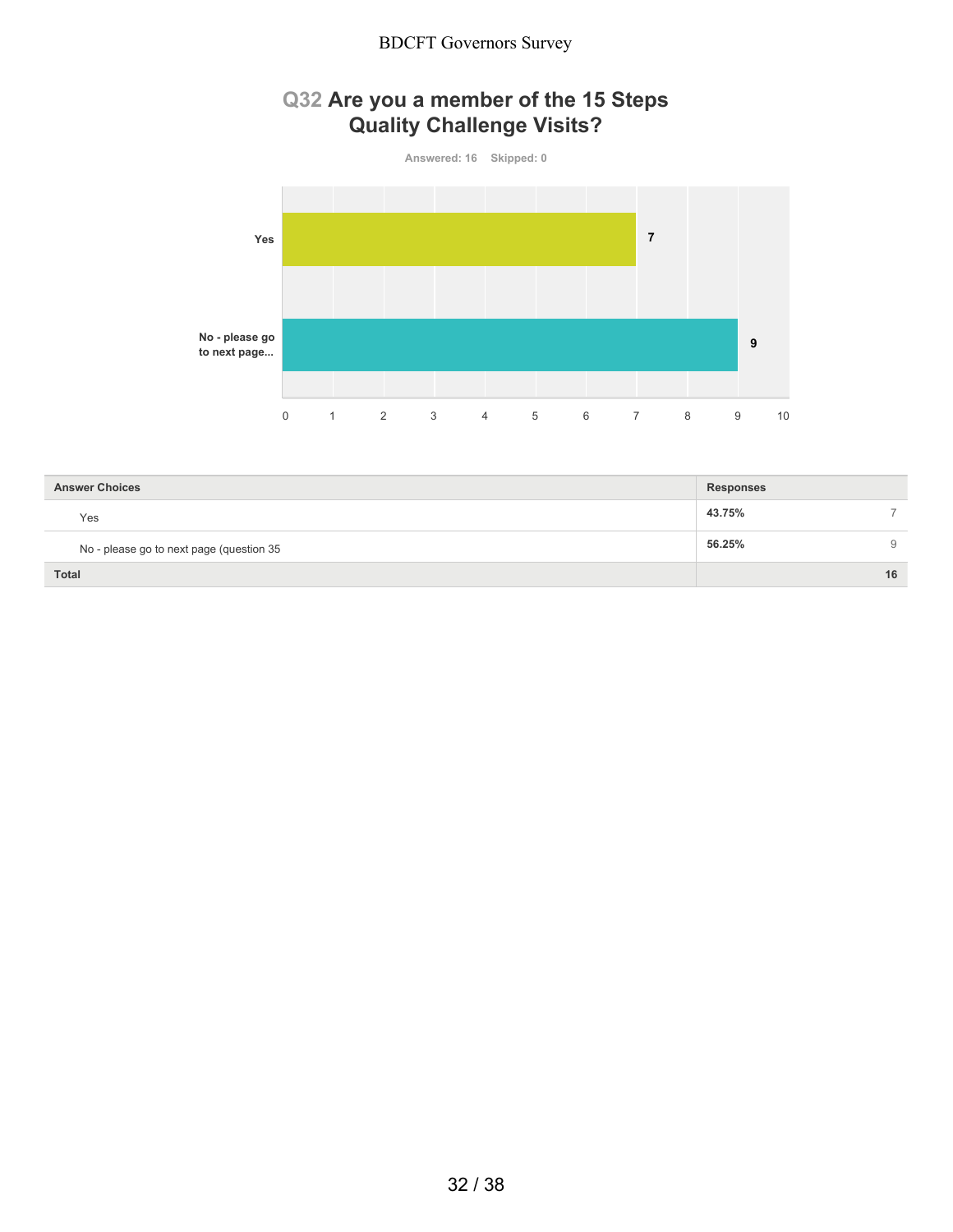### **Q33 Do you feel you have been able to contribute to the work of the 15 Steps Quality Challenge Visits?**



| <b>Answer Choices</b> | <b>Responses</b>         |
|-----------------------|--------------------------|
| Yes                   | 63.64%<br>-              |
| No                    | 36.36%<br>$\overline{4}$ |
| Total                 | 11                       |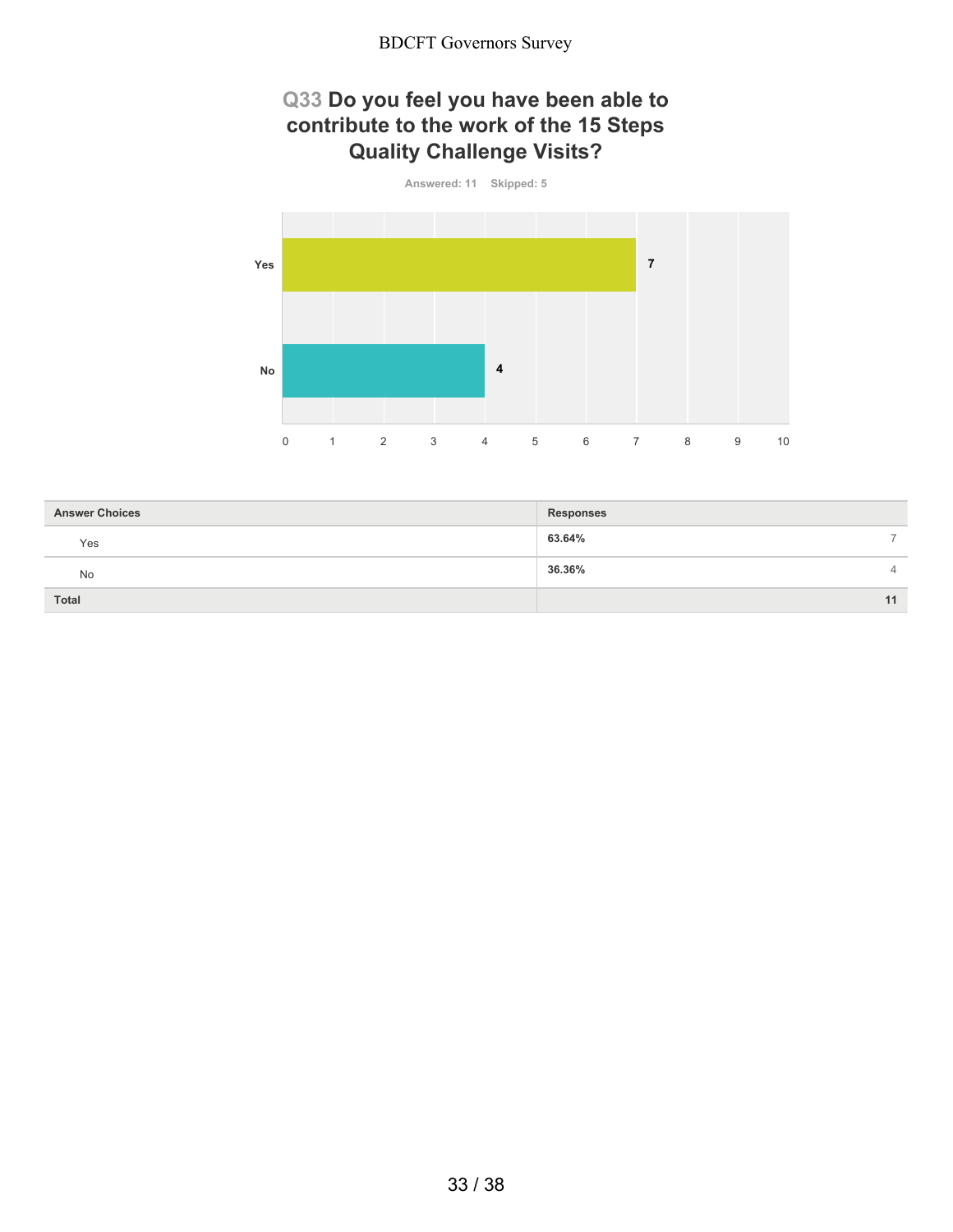## **Q34 Do you have any ideas about how your effectiveness and participation could be improved?**

**Answered: 5 Skipped: 11**

| <b>Responses</b>                                                                                                                                                                                                              | Date               |
|-------------------------------------------------------------------------------------------------------------------------------------------------------------------------------------------------------------------------------|--------------------|
| More information about the ward first would be helpful                                                                                                                                                                        | 5/27/2016 8:11 PM  |
| Only that i havent done one yet, so difficult to comment (scheduled for later in the year)                                                                                                                                    | 5/27/2016 11:12 AM |
| I have only been on one visit. As such it was a learning curve and part of development. With all things, it takes time<br>and practice to be better at things.                                                                | 5/16/2016 12:13 PM |
| As Lead for some of the visits it has helped me with some partnerships with public governors who participate                                                                                                                  | 5/15/2016 8:26 AM  |
| This is an important group which actively tries to act as eyes and ears to service delivery from an outside perspective.<br>It is improving as a result of experience and needs to be allowed to mature further on that basis | 5/11/2016 1:27 PM  |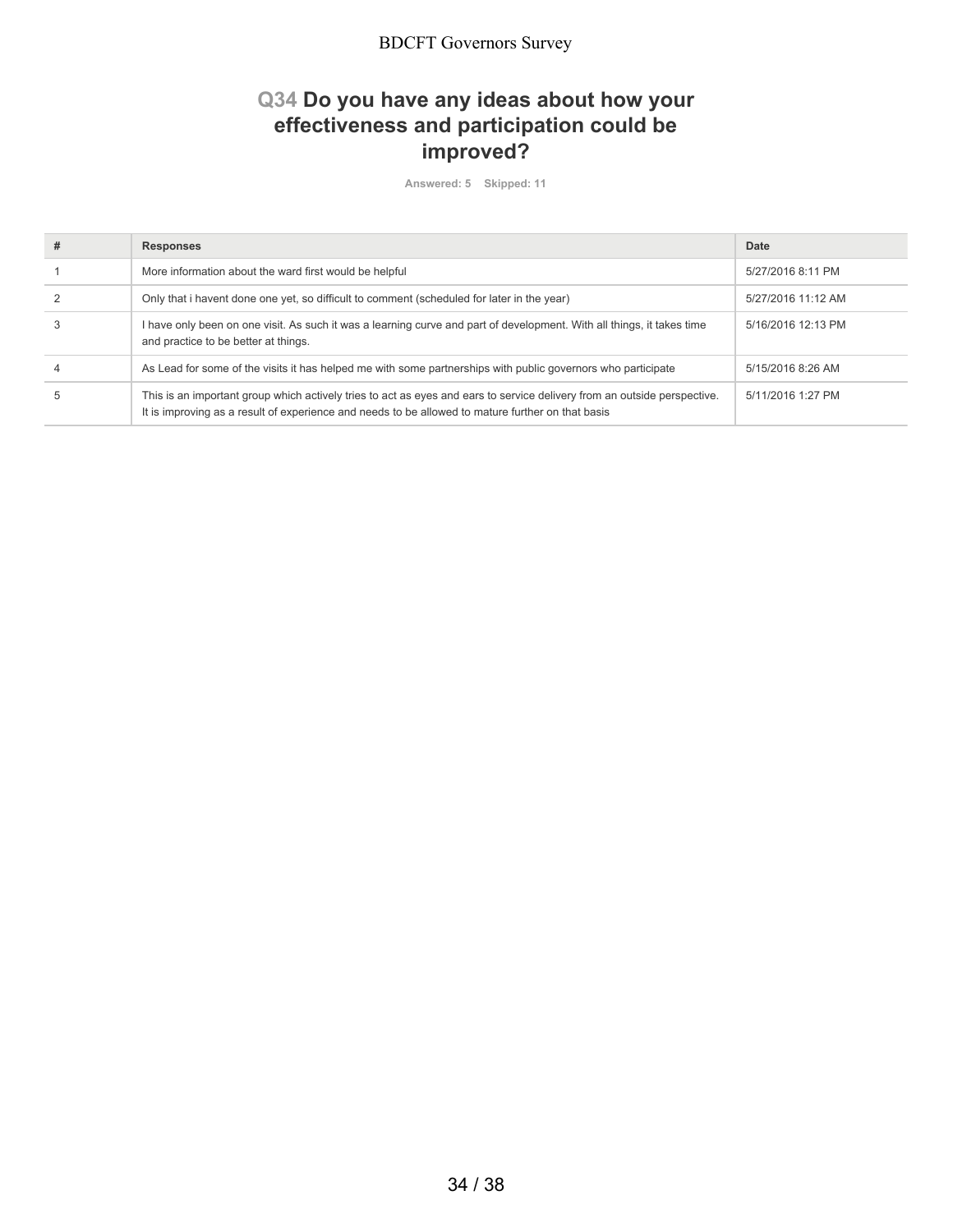### **Q35 Have you had sufficient information and an opportunity to ask questions about:**



|                                                         | <b>Yes</b> | <b>No</b> | I was not able to attend the meetings when this was discussed | <b>Total</b> |
|---------------------------------------------------------|------------|-----------|---------------------------------------------------------------|--------------|
| Appointment of Non-Executive Directors                  | 80.00%     | $0.00\%$  | 20.00%                                                        |              |
|                                                         | 12         | 0         | o                                                             | 15           |
| Setting the Remuneration of the Non-Executive Directors | 73.33%     | $0.00\%$  | 26.67%                                                        |              |
|                                                         | 11         | 0         | 4                                                             | 15           |
| Setting the Remuneration of the Chair                   | 73.33%     | $0.00\%$  | 26.67%                                                        |              |
|                                                         |            | 0         | ↵                                                             | 15           |

| <b>Further comments</b>                                                                                                                    | Date              |
|--------------------------------------------------------------------------------------------------------------------------------------------|-------------------|
| Positive response to queries. Difficult not to go with the national norm for remuneration even if this contrasts to low<br>staff salaries. | 5/11/2016 2:57 PM |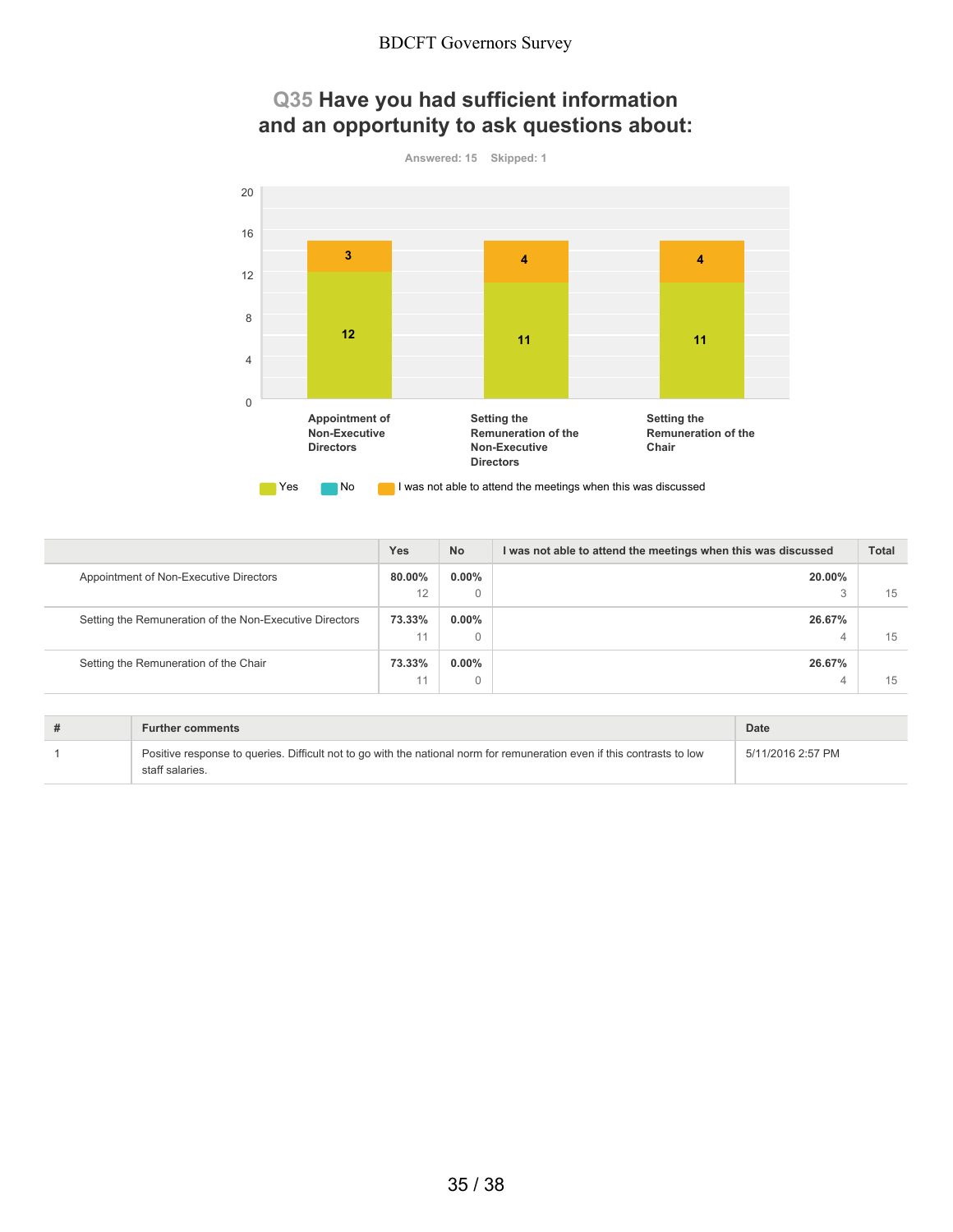## **Q36 The Council of Governors is given opportunities to influence the Trust's strategy and plans**



|            | <b>Strongly disagree</b> | <b>Disagree</b> | Neither agree nor disagree | Agree  | <b>Strongly agree</b> | Total | <b>Weighted Average</b> |
|------------|--------------------------|-----------------|----------------------------|--------|-----------------------|-------|-------------------------|
| (no label) | 6.67%                    | 6.67%           | 33.33%                     | 46.67% | 6.67%                 |       |                         |
|            |                          |                 |                            |        |                       |       | 0.00                    |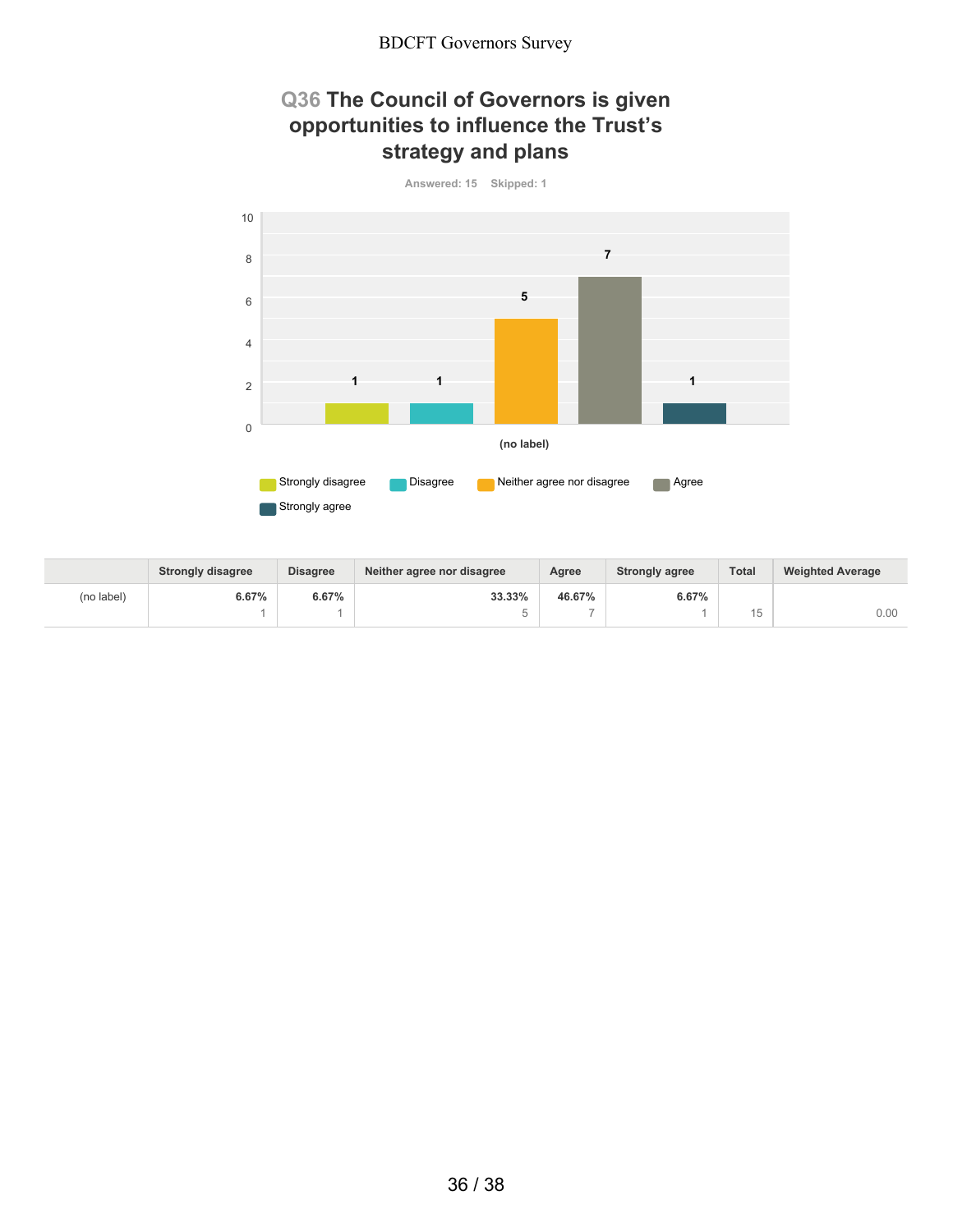### **Q37 Comments**

**Answered: 7 Skipped: 9**

| #              | <b>Responses</b>                                                                                                                                                                                                                                                                                                                                                                                                                                                                                                                                                                                                                                                                                                                                                                                                                                                                                                                                                               | Date               |
|----------------|--------------------------------------------------------------------------------------------------------------------------------------------------------------------------------------------------------------------------------------------------------------------------------------------------------------------------------------------------------------------------------------------------------------------------------------------------------------------------------------------------------------------------------------------------------------------------------------------------------------------------------------------------------------------------------------------------------------------------------------------------------------------------------------------------------------------------------------------------------------------------------------------------------------------------------------------------------------------------------|--------------------|
|                | Our comments are listened to, however we are sometimes asked to make a comment On a possible decision, when<br>the the decision has already been put into effect or actioned, or budgets already completed                                                                                                                                                                                                                                                                                                                                                                                                                                                                                                                                                                                                                                                                                                                                                                     | 5/27/2016 8:14 PM  |
| 2              | The Governance role is relatively new body and knowing how the annual planning cycle works in the NHS there is a<br>degree of inevitability that the strategy and plans (certainly annual ones) are created and presented top down to<br>Governors after the design and planning has been done by the senior management team. I think there is little<br>evidence of influencing early "thinking" in any way. I dont say this as a criticism, I think we as Governors would have<br>struggled to be able to add anything to strategy plans given the steep learing curves needed to our new roles I think<br>this would be one area I would suggest the next 2 to 3 years can develp in terms of how we use Goverors to help<br>influence planning and we can evidence that happenning. Governors will never have the broard operational<br>understanding senior officers have so what is it and how do we utilise Governor to influence planning, is an interesting<br>topic? | 5/27/2016 11:22 AM |
| 3              | I think that sometimes opportunities to influence the strategy are tokenistic. I would be pleased for this assertion to be<br>challenged, with examples                                                                                                                                                                                                                                                                                                                                                                                                                                                                                                                                                                                                                                                                                                                                                                                                                        | 5/19/2016 4:55 PM  |
| $\overline{4}$ | I think we were given some opportunities, but I am not sure that we contributed as much this year as we may do next<br>year. We were all new and getting a feel for the way the trust operates through these essential activities                                                                                                                                                                                                                                                                                                                                                                                                                                                                                                                                                                                                                                                                                                                                              | 5/16/2016 12:15 PM |
| 5              | Need to ensure Governors are not overwhelmed by information and are able to understand what is being<br>communicated                                                                                                                                                                                                                                                                                                                                                                                                                                                                                                                                                                                                                                                                                                                                                                                                                                                           | 5/11/2016 2:59 PM  |
| 6              | Of necessity much of the preparation of the annual planning process took place within the executive and directorship.<br>Next time the Council of Governors should be more involved as their experience will allow for enhanced contribution                                                                                                                                                                                                                                                                                                                                                                                                                                                                                                                                                                                                                                                                                                                                   | 5/11/2016 1:30 PM  |
| $\overline{7}$ | I am a very enthusiastic supporter of the Council of Governors, and I hope that Governors continue to effectively<br>influence the Trust, and not just be relegated to being little more than a "box-ticking excercise" by Managers and<br>above.                                                                                                                                                                                                                                                                                                                                                                                                                                                                                                                                                                                                                                                                                                                              | 5/10/2016 5:29 PM  |